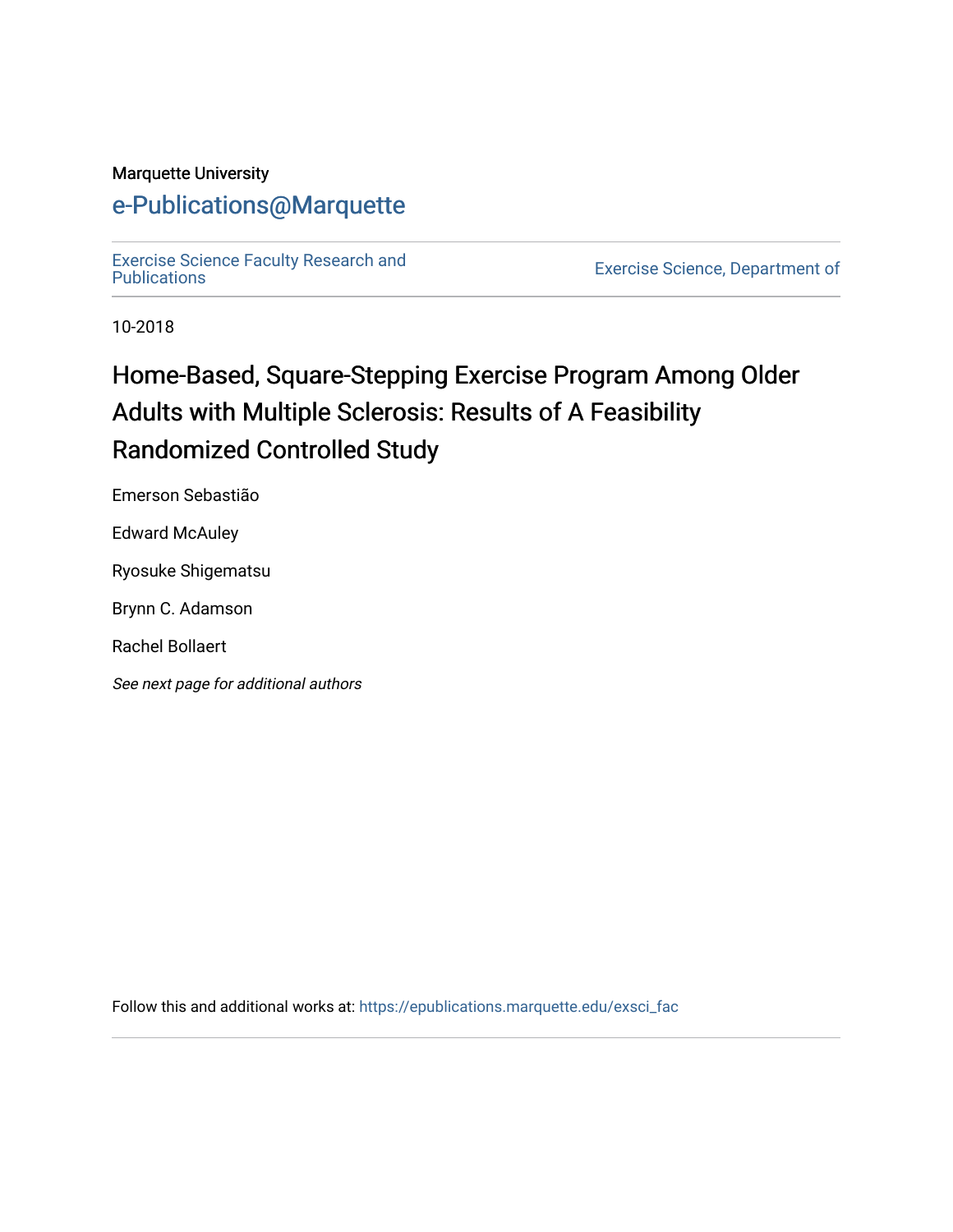#### Authors

Emerson Sebastião, Edward McAuley, Ryosuke Shigematsu, Brynn C. Adamson, Rachel Bollaert, and Robert W. Motl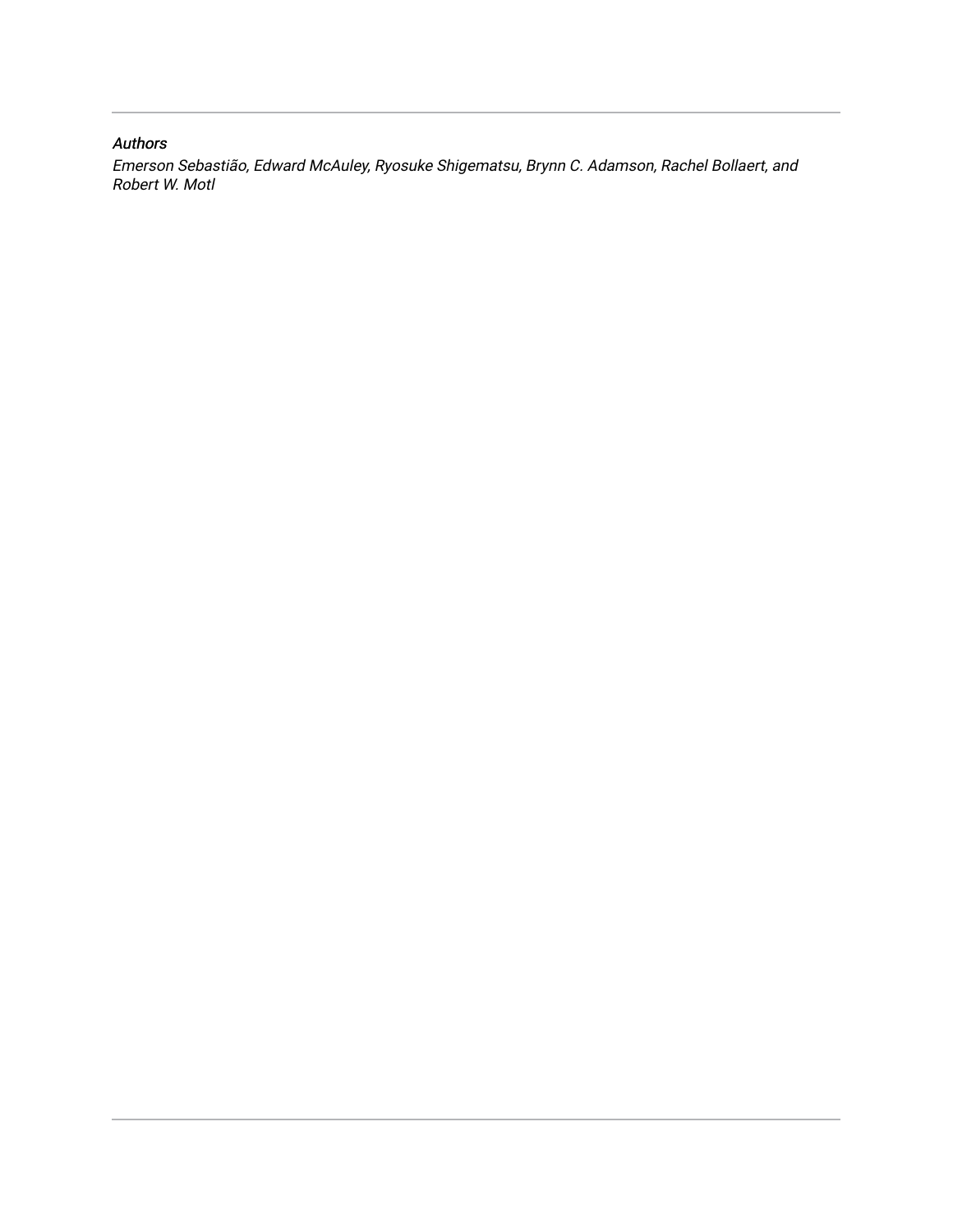**Marquette University**

# **e-Publications@Marquette**

## *Exercise Science Faculty Research and Publications/College of Health Science*

*This paper is NOT THE PUBLISHED VERSION;* **but the author's final, peer-reviewed manuscript.** The published version may be accessed by following the link in th citation below.

*Contemporary Clinical Trials*, Vol. 73 (October 2018): 136-144. [DOI.](https://doi.org/10.1016/j.cct.2018.09.008) This article is © Elsevier and permission has been granted for this version to appear in [e-Publications@Marquette.](http://epublications.marquette.edu/) Elsevier does not grant permission for this article to be further copied/distributed or hosted elsewhere without the express permission from Elsevier.

# Home-Based, Square-Stepping Exercise Program Among Older Adults with Multiple Sclerosis: Results of A Feasibility Randomized Controlled Study

### Emerson Sebastião

Department of Kinesiology and Physical Education, Northern Illinois University, DeKalb, IL

### Edward McAuley

Department of Kinesiology and Community Health, University of Illinois, Urbana, IL

### Ryosuke Shigematsu

Faculty of Education, Mie University, Tsu, Japan

### Brynn C. Adamson

Department of Kinesiology and Community Health, University of Illinois, Urbana, IL

### Rachel E. Bollaert

Department of Physical Therapy, Marquette University, Milwaukee, WI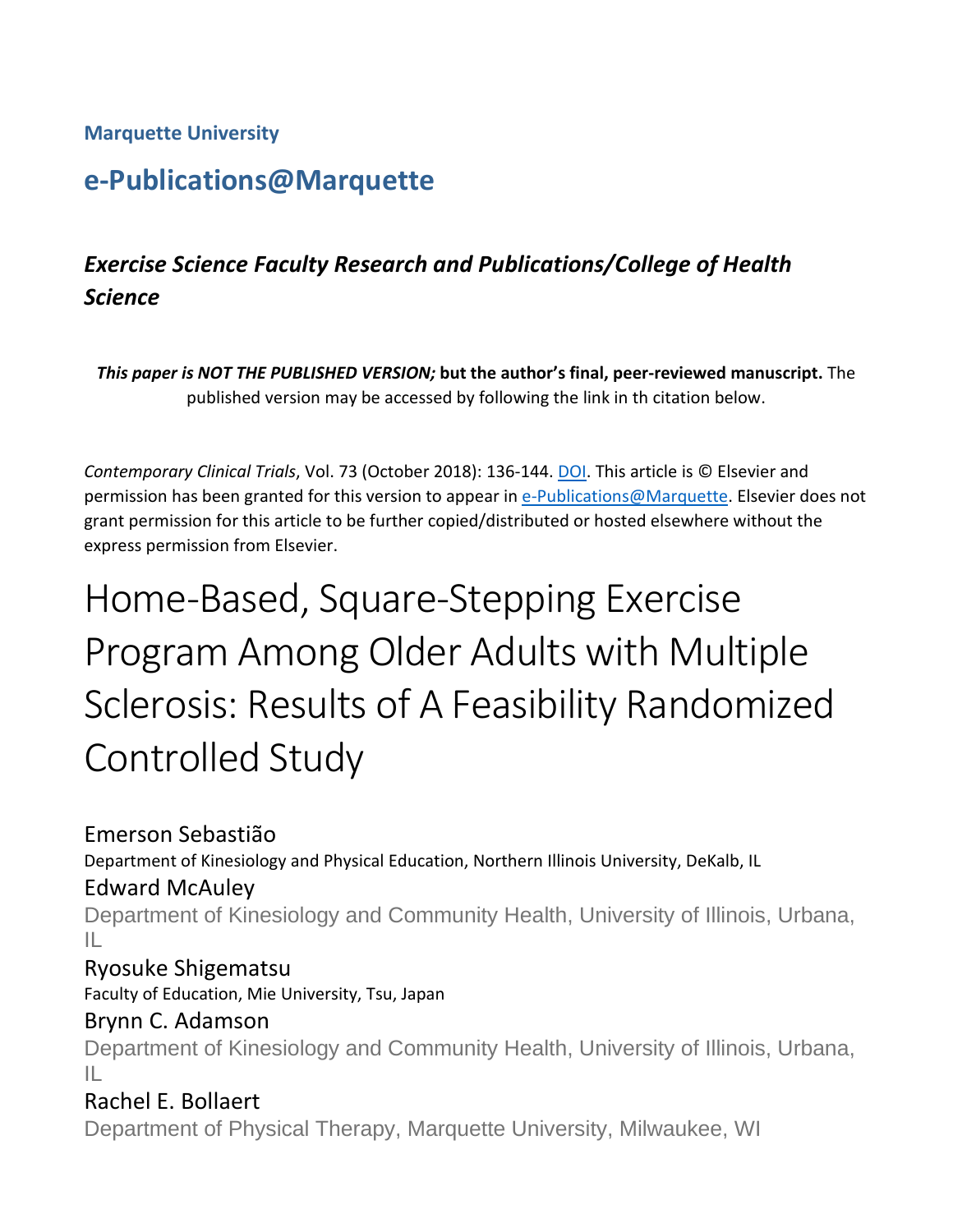### Robert W. Motl Department of Physical Therapy, University of Alabama, Birmingham, Alabama

### Abstract

There is very little known about exercise [rehabilitation](https://0-www-sciencedirect-com.libus.csd.mu.edu/topics/medicine-and-dentistry/rehabilitation-engineering) approaches for older adults with [multiple sclerosis](https://0-www-sciencedirect-com.libus.csd.mu.edu/topics/medicine-and-dentistry/multiple-sclerosis) (MS), yet this growing segment of the MS population experiences declines in cognition and mobility associated with [disease progression](https://0-www-sciencedirect-com.libus.csd.mu.edu/topics/medicine-and-dentistry/disease-exacerbation) and aging. We conducted a RCT examining the feasibility of a 12-week, home-based Square-Stepping Exercise (SSE) program in older adults with MS. Older adults with MS (*N* = 26) with mild-tomoderate levels of disability were recruited and randomized into the intervention (i.e., SSE) or a minimal activity, attention-control conditions. Participants in the SSE condition received a mat for home-based practice of the step patterns, an instruction manual, and a logbook along with a pedometer for monitoring compliance. Both conditions received weekly Skype™ calls and had biweekly meetings with an exercise trainer. Feasibility was assessed based on process, resource, management and scientific outcomes. Regarding scientific outcomes, participants in both conditions completed in-lab assessments before and after the 12-week period. Twenty-five participants completed the study (96%) and the total cost of the study was \$13,387.00 USD. Pedometer data demonstrated good compliance with the SSE intervention condition. Effect sizes calculated for all treatment outcomes ranged from small-to-moderate for both mobility and cognitive variables between the intervention and attention-control conditions, thereby providing preliminary evidence that participation in the SSE program may improve cognition and mobility function. The results support the feasibility, acceptability, and possible efficacy of a home-based SSE intervention for older adults with MS.

### Keywords

Cognition, Elderly, Exercise, Mobility, Neurological disease, Rehabilitation

### 1. Introduction

There are increasing numbers of adults with [multiple sclerosis](https://0-www-sciencedirect-com.libus.csd.mu.edu/topics/medicine-and-dentistry/multiple-sclerosis) (MS) who are now aging into older adulthood. This is reflected by the shifting age demography of persons with MS whereby there is an expanding prevalence of older adults living with MS [\[1\]](https://0-www-sciencedirect-com.libus.csd.mu.edu/science/article/pii/S1551714418303616#bb0005). Aging with MS as a disabling disease presents a number of consequences, and older adults with MS present with poor health status and functioning, cognitive and [ambulatory difficulty,](https://0-www-sciencedirect-com.libus.csd.mu.edu/topics/medicine-and-dentistry/walking-difficulty) and dependence for activities of daily living  $[[2], [3], [4], [5], [6], [7]]$  $[[2], [3], [4], [5], [6], [7]]$  $[[2], [3], [4], [5], [6], [7]]$  $[[2], [3], [4], [5], [6], [7]]$  $[[2], [3], [4], [5], [6], [7]]$  $[[2], [3], [4], [5], [6], [7]]$  $[[2], [3], [4], [5], [6], [7]]$  $[[2], [3], [4], [5], [6], [7]]$  $[[2], [3], [4], [5], [6], [7]]$  $[[2], [3], [4], [5], [6], [7]]$  $[[2], [3], [4], [5], [6], [7]]$ . There is further evidence of a faster rate of disability progression among older adults with MS [\[8\]](https://0-www-sciencedirect-com.libus.csd.mu.edu/science/article/pii/S1551714418303616#bb0040), yet there are no approved disease-modifying [therapies](https://0-www-sciencedirect-com.libus.csd.mu.edu/topics/medicine-and-dentistry/disease-modifying-therapy) (DMTs) for adults with MS beyond 65 years of age. This is mostly due to the paucity of research studies including this age group in trials. Nevertheless, some evidence indicates that DMTs have no or very modest effect for slowing disability in this demographic of persons with MS [\[9\]](https://0-www-sciencedirect-com.libus.csd.mu.edu/science/article/pii/S1551714418303616#bb0045).

Researchers and clinicians have become interested in exercise training as an approach for managing the consequences of aging and MS. This is largely based on evidence for benefits of exercise in MS [\[10\]](https://0-www-sciencedirect-com.libus.csd.mu.edu/science/article/pii/S1551714418303616#bb0050) and older adults in the general population [\[11\]](https://0-www-sciencedirect-com.libus.csd.mu.edu/science/article/pii/S1551714418303616#bb0055) separately, but there have been a few interventions focusing on the beneficial effects of exercise for older adults with MS [\[12\]](https://0-www-sciencedirect-com.libus.csd.mu.edu/science/article/pii/S1551714418303616#bb0060). We further note that the rates of participation in physical activity and exercise are exceedingly low in older adults with this MS [\[13,](https://0-www-sciencedirect-com.libus.csd.mu.edu/science/article/pii/S1551714418303616#bb0065)[14\]](https://0-www-sciencedirect-com.libus.csd.mu.edu/science/article/pii/S1551714418303616#bb0070) and that this population does not meet current recommendations of physical activity necessary for accruing health benefits. Several factors may interfere with physical activity and exercise participation in older adults with MS, including increasing age, perception that exercise is too difficult, cost of exercise programs and lack of low-cost and accessible recreational facilities [\[15\]](https://0-www-sciencedirect-com.libus.csd.mu.edu/science/article/pii/S1551714418303616#bb0075). Such observations must be accounted for in the design of exercise training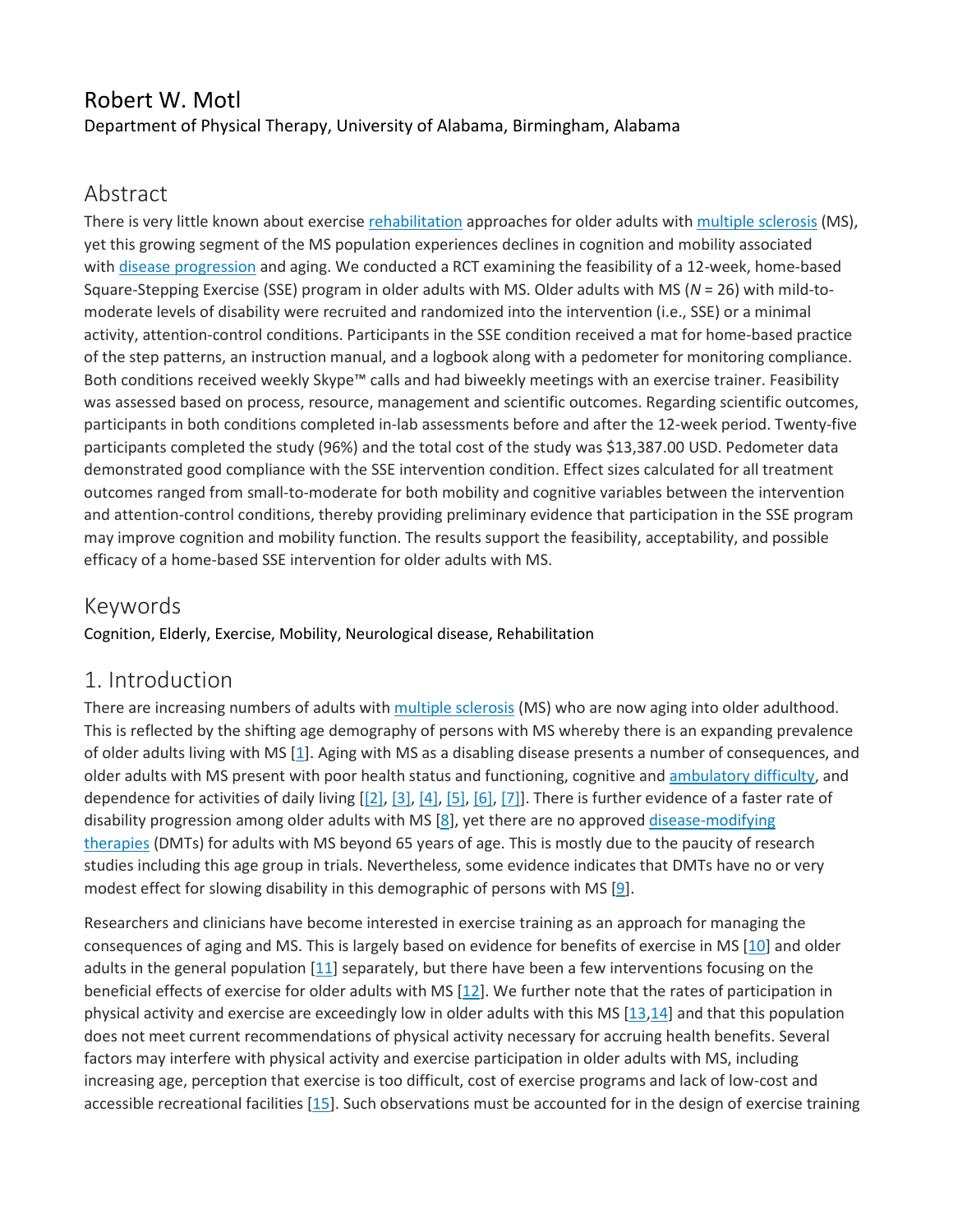programs for older adults that are consistent with recommendations regarding exercise for persons with MS [\[16\]](https://0-www-sciencedirect-com.libus.csd.mu.edu/science/article/pii/S1551714418303616#bb0080).

We recently described and proposed a methodological protocol paper involving a feasibility study of the squarestepping exercise (SSE) in older adults with MS [\[17\]](https://0-www-sciencedirect-com.libus.csd.mu.edu/science/article/pii/S1551714418303616#bb0085). The SSE program was originally developed by Japanese researchers and focused on improving functional fitness (e.g., lower limb muscle strength, walking ability, balance, reduce the risk of falls) and enhancing cognition in older adults of the general population [\[18\]](https://0-www-sciencedirect-com.libus.csd.mu.edu/science/article/pii/S1551714418303616#bb0090). To this end, we opted for the SSE intervention for its potential benefit to improve [clinical aspects](https://0-www-sciencedirect-com.libus.csd.mu.edu/topics/medicine-and-dentistry/clinical-feature) in older adults with MS. The SSE-MS project is a 12-week, home-based, exercise training program developed to be an easy-to-do and fun exercise with the potential to improve mobility and cognition in individuals with MS in the older adulthood. The present manuscript reports results (i.e., outcomes) regarding the process, resource, management, and scientific feasibility metrics on the feasibility of SSE-MS Project in adults with MS aged 60 years and older. The results were reported in accordance with current recommendations and guidelines for feasibility trials [\[19\]](https://0-www-sciencedirect-com.libus.csd.mu.edu/science/article/pii/S1551714418303616#bb0095).

### 2. Methods

### 2.1. Ethical approval

This feasibility study was a randomized controlled trial (RCT) conducted between October 2016 and September 2017. The study protocol was approved by a university institutional review board (IRB) and all participants signed an informed consent document before data collection.

### 2.2. Participant recruitment and eligibility

Participants were recruited from the Midwest region of United States using (i) the North American Research Committee on [Multiple Sclerosis](https://0-www-sciencedirect-com.libus.csd.mu.edu/topics/medicine-and-dentistry/multiple-sclerosis) (NARCOMS), (ii) a database of people with MS who had previously participated in studies conducted by researchers in the Exercise Neuroscience Research Laboratory, (iii) interactions with potential participants during MS events and MS-specific support groups, (iv) advertisement on the research laboratory's website, and (v) advertisement in local newspapers. Participant recruitment was an ongoing process over the course of the study.

Recruitment flyers and newspaper advertisements provided detailed eligibility criteria, and included contact information (i.e., telephone and email) for the researchers. Inclusion criteria for the study included: (a) 60 years and older; (b) clinically definitive diagnosis of MS; (c) relapse-free for the past 30 days; (d) ability to walk with or without an assistive device (e.g., cane); (e) willing and able to participate in the 12-week home-based intervention; (f) non-exerciser (operationalized as not engaging in structured exercise 2 + days/week); (g) asymptomatic (i.e., one or fewer affirmatives on the Physical Activity Readiness Questionnaire (PAR-Q)) or physician approval for undertaking exercise training for those with 2 or more affirmatives on the PAR-Q [\[20\]](https://0-www-sciencedirect-com.libus.csd.mu.edu/science/article/pii/S1551714418303616#bb0100), (h) signed medical release form; and (i) scoring ≥13 points in the Telephone Interview for Cognitive Status, indicating no more than [mild cognitive impairment](https://0-www-sciencedirect-com.libus.csd.mu.edu/topics/medicine-and-dentistry/mild-cognitive-impairment) [\[21\]](https://0-www-sciencedirect-com.libus.csd.mu.edu/science/article/pii/S1551714418303616#bb0105). Participants who did not meet those criteria were excluded from study participation. We sought a sample size exceeding 12 participants per group, as it is believed to be acceptable for pilot and feasibility studies involving RCT study designs [\[22\]](https://0-www-sciencedirect-com.libus.csd.mu.edu/science/article/pii/S1551714418303616#bb0110). We did not conduct a formal sample size calculation, as this was a feasibility study.

### 2.3. Procedure

Participants who successfully enrolled in the study were scheduled for a visit to the Exercise Neuroscience Research Laboratory. This visit started with a review and provision of a written informed consent document. Participants then undertook baseline assessments (e.g., functional mobility, [walking speed](https://0-www-sciencedirect-com.libus.csd.mu.edu/topics/medicine-and-dentistry/walking-speed) and [endurance,](https://0-www-sciencedirect-com.libus.csd.mu.edu/topics/medicine-and-dentistry/endurance) cognitive assessments) and were randomized using concealed allocation into the intervention condition or the attention control condition. This involved (a) a research staff member not involved in the study pre-preparing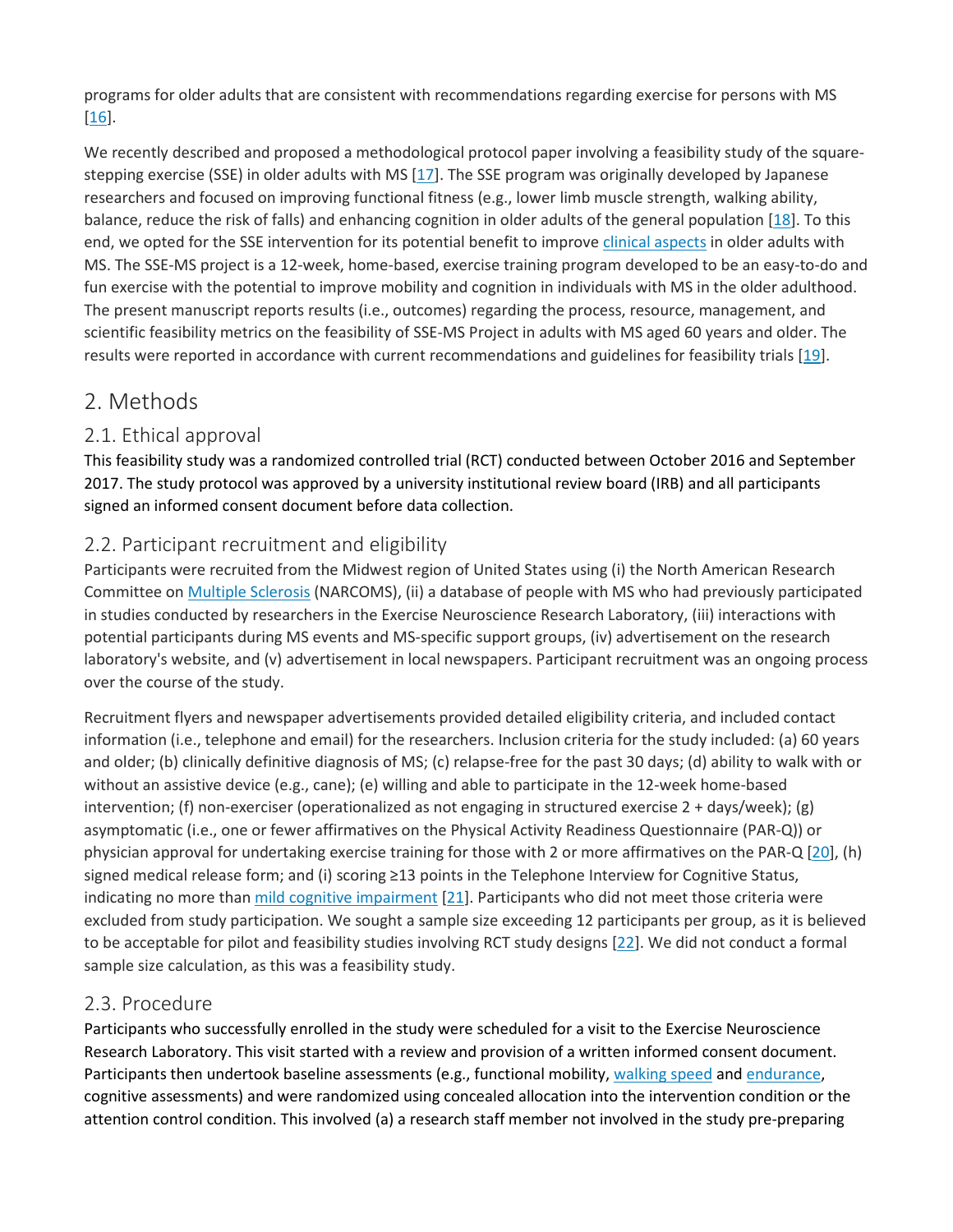opaque sealed envelopes with slips of paper containing group allocation and storing these in a randomization container and (b) another research staff member involved in the study choosing an envelope. This determined group allocation. Because of the feasibility pilot nature of the study, outcome assessors were not blind to group allocation. The intervention was delivered over a 12-week period and we further collected outcome assessments both during (e.g., communication and safety) and after (e.g., treatment effect). All participants received \$250 as incentive for participation. Participation included two in-laboratory assessment (i.e., pre- and post-intervention), six site visits/encounters with the exercise trainer, weekly skype calls, and the home practice.

#### 2.3.1. Intervention condition

[Table 1](https://0-www-sciencedirect-com.libus.csd.mu.edu/science/article/pii/S1551714418303616#t0005) and [Fig. 1](https://0-www-sciencedirect-com.libus.csd.mu.edu/science/article/pii/S1551714418303616#f0005) display intervention progression and step pattern levels examples. SSE was performed on a thin mat of 250 × 100 cm, partitioned into 40 smaller squares (25 cm per side). The program provides sequences of stepping patterns wherein participants learn and practice specific stepping routines by progressively stepping along the mat length direction and avoid treading on the lines of the squares. The exercise intervention group received in-person supervised instruction at a university laboratory setting followed by ongoing home-based practice with weekly Skype<sup>™</sup> calls for monitoring and compliance check. Participants further received a pedometer (YAMAX SW-200), which was worn during all SSE home-sessions and a logbook to record the date, start and end time, and the number of steps per SSE session. Importantly, this study was not designed to increase average steps, and participants were not asked to reach or perform a certain number of steps per session. The pedometer was used with the purpose only of monitoring compliance with the program (i.e., participants increased the number of steps as expected based on doing the prescribed step patterns per session). Participants further provided written responses of level of perceived exertion, feeling, enjoyment, and physical and [mental fatigue](https://0-www-sciencedirect-com.libus.csd.mu.edu/topics/medicine-and-dentistry/dysthymia) per session in the logbook. This information was retrieved during the biweekly encounters for monitoring compliance with the program. The exercise intervention started with sessions being performed twice a week with a duration between 10 and 15 min and progressed to 5 sessions per week with a duration between 25 and 30 min per session. Participants started with basic step patterns that focused on walking-like movements and gradually progressed to more complex step patterns requiring forward, lateral, diagonal and backwards movements. Over the course of the intervention, participants had a total of six inperson encounters (one every two weeks) with the exercise trainer to be familiarized with and receive verbal and visual instructions about the step patterns. Participants then practiced the sequence of step patterns designated for the two-week period at home until the next meeting. For additional details in the intervention please see reference elsewhere [\[17\]](https://0-www-sciencedirect-com.libus.csd.mu.edu/science/article/pii/S1551714418303616#bb0085).

| Week           | Intervention             |                              |                   |                  | Control                  |                              |                         |                       |
|----------------|--------------------------|------------------------------|-------------------|------------------|--------------------------|------------------------------|-------------------------|-----------------------|
|                | Frequency<br>(days/week) | <b>Duration</b><br>(minutes) | Number<br>of step | Level of<br>step | Frequency<br>(days/week) | <b>Duration</b><br>(minutes) | Stretching<br>exercises | Sets/time<br>for each |
|                |                          |                              | patterns          | patterns         |                          |                              |                         | exercise              |
| $1*$           | $\overline{2}$           | $10 - 15$                    | 4                 | B1; B1;          | $\overline{2}$           | 10                           | <b>H &amp; N</b>        | 1/30 s                |
|                |                          |                              |                   | B1; B2           |                          |                              |                         |                       |
| $\overline{2}$ | 2                        | $10 - 15$                    | $+4$              | B1; B1,          | $\overline{2}$           | 10                           | $W1 + S$                | 1/30 s                |
|                |                          |                              |                   | B2, B2           |                          |                              |                         |                       |
| $3*$           | 3                        | $15 - 20$                    | $+4$              | B2; B2;          | 3                        | 15                           | $W1-$                   | 2/20 s                |
|                |                          |                              |                   | B2; B2; I1       |                          |                              | $2 + SR$                |                       |
| $\overline{4}$ | 3                        | $15 - 20$                    | $+4$              | B2; B2;          | 3                        | 15                           | $W1 - 3 + E$            | 2/20 s                |
|                |                          |                              |                   | 11; 11; 11       |                          |                              |                         |                       |
| $5*$           | 3                        | $15 - 20$                    | $+4$              | 11; 11; 11;      | 3                        | 15                           | $W1-$                   | 2/20 s                |
|                |                          |                              |                   | 11; 12           |                          |                              | $4 + FE$                |                       |

Table 1. Progression of the arms of the SSE-MS program.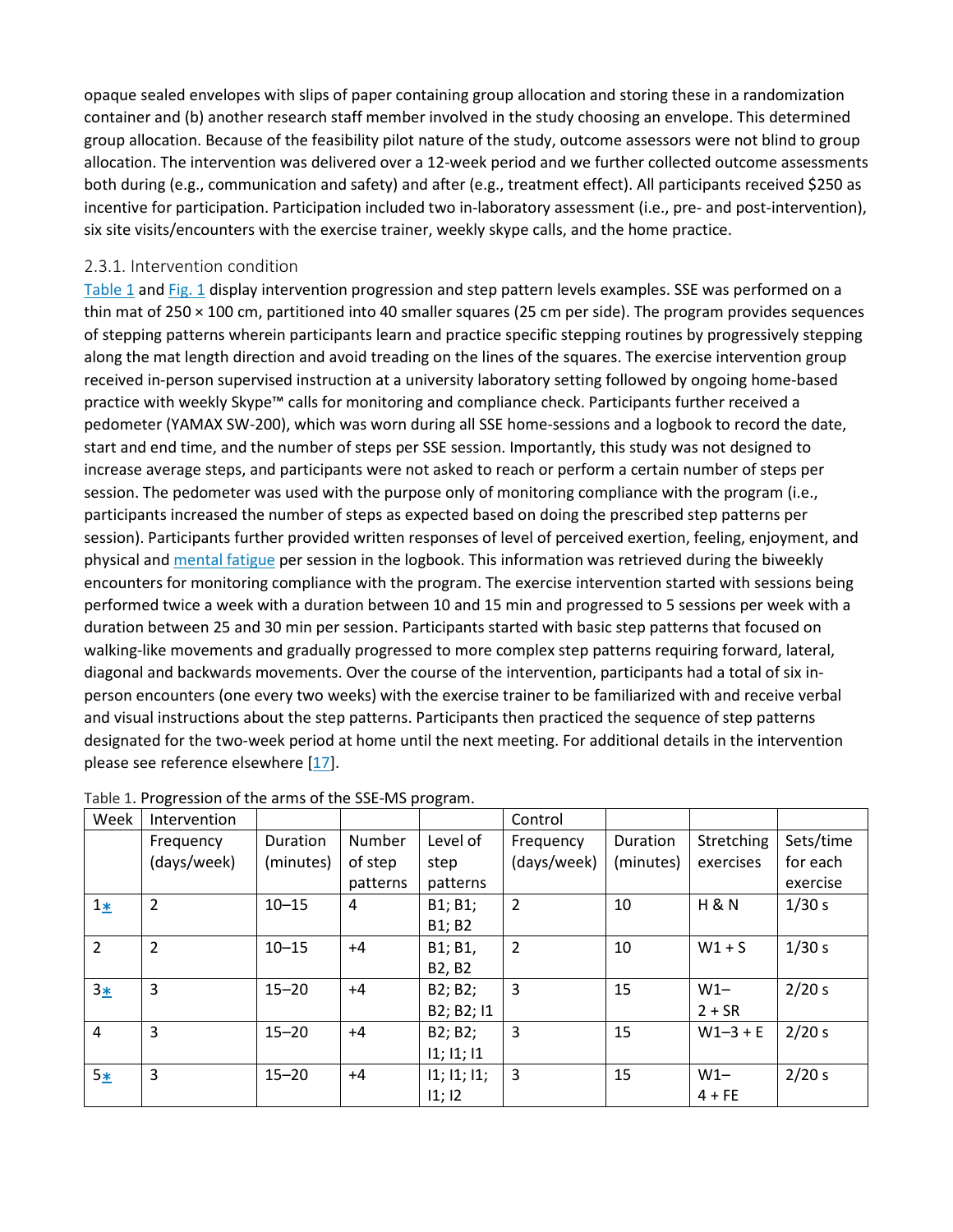| 6     | $\overline{4}$ | $20 - 25$ | $+4$ | 11; 11; 11; | $\overline{4}$ | 20 | $W1-$        | 2/20 s |
|-------|----------------|-----------|------|-------------|----------------|----|--------------|--------|
|       |                |           |      | 12; 12; 12  |                |    | $5 + Ha$     |        |
| $7*$  | $\overline{4}$ | $20 - 25$ | $+4$ | 12; 12; 12; | $\overline{4}$ | 20 | $W1-$        | 3/20 s |
|       |                |           |      | 12; 12; 13  |                |    | $6 + W$      |        |
| 8     | $\overline{4}$ | $20 - 25$ | $+4$ | 12; 12; 12; | $\overline{4}$ | 20 | $W1 - 7 + T$ | 3/20 s |
|       |                |           |      | 13; 13; 13  |                |    |              |        |
| $9*$  | 5              | $25 - 30$ | $+4$ | 13; 13; 13; | 5              | 25 | $W1-$        | 3/20 s |
|       |                |           |      | 13; 13; 13; |                |    | $8 + Hi$     |        |
|       |                |           |      | A1          |                |    |              |        |
| 10    | 5              | $25 - 30$ | $+4$ | 13; 13; 13; | 5              | 25 | $W1 - 9 + A$ | 4/20 s |
|       |                |           |      | 13; A1;     |                |    |              |        |
|       |                |           |      | A1; A1      |                |    |              |        |
| $11*$ | 5              | $25 - 30$ | $+4$ | A1; A1;     | 5              | 30 | $W1-$        | 4/20 s |
|       |                |           |      | A1; A1;     |                |    | $10 + FoE$   |        |
|       |                |           |      | A1; A1;     |                |    |              |        |
|       |                |           |      | A2; A2      |                |    |              |        |
| 12    | 5              | $25 - 30$ | $+4$ | A1; A2;     | 5              | 30 | W11          | 4/20 s |
|       |                |           |      | A2; A2;     |                |    |              |        |
|       |                |           |      | A2; A2;     |                |    |              |        |
|       |                |           |      | A3; A3      |                |    |              |        |

⁎Meeting with SSE/Stretching trainer; B1 = Beginner one; B2 = Beginner two; I1 = Intermediate one; I2 = Intermediate two; I3 = Intermediate three; A1 = Advanced one; A2 = Advanced two; A3 = Advanced three; H = Head; N = Neck; W1, 11 = Week one to eleven; S = Shoulder; SR = Shoulder Range; E = Elbow; FE = Forearm Exercises; Ha = Hand; W = Wrist; T = Trunk; Hi = Hip; A = Ankle; FoE = Foot Exercise.



Fig. 1. Examples of the three different levels of patterns available in the square-stepping exercise program.

#### 2.3.2. Control condition

The stimulus was a light intensity stretching and minimal [muscle strengthening](https://0-www-sciencedirect-com.libus.csd.mu.edu/topics/medicine-and-dentistry/muscle-training) program based on an illustrated manual for persons with MS developed by the National Multiple Sclerosis Society that involves major muscle groups of the upper and lower body. This stimulus is common in RCTs of exercise training in older adults [\[4\]](https://0-www-sciencedirect-com.libus.csd.mu.edu/science/article/pii/S1551714418303616#bb0020) and serves as an attention-control condition to account for [social interaction](https://0-www-sciencedirect-com.libus.csd.mu.edu/topics/medicine-and-dentistry/social-interaction) with the exercise trainers. Participants received graphical instructions on the designated [stretching exercises](https://0-www-sciencedirect-com.libus.csd.mu.edu/topics/medicine-and-dentistry/stretching-exercise) and the intervention progressed with the inclusion of more exercises and sets over the course of the program (i.e., 12-week period). Participants in the control group were involved in the same hybrid of biweekly, in-person supervised instruction as the intervention group, followed by ongoing home-based practice (i.e., 2–5 days/week) with weekly Skype™ monitoring. Compliance for the control group was monitored through the weekly Skype™ calls and through the five scales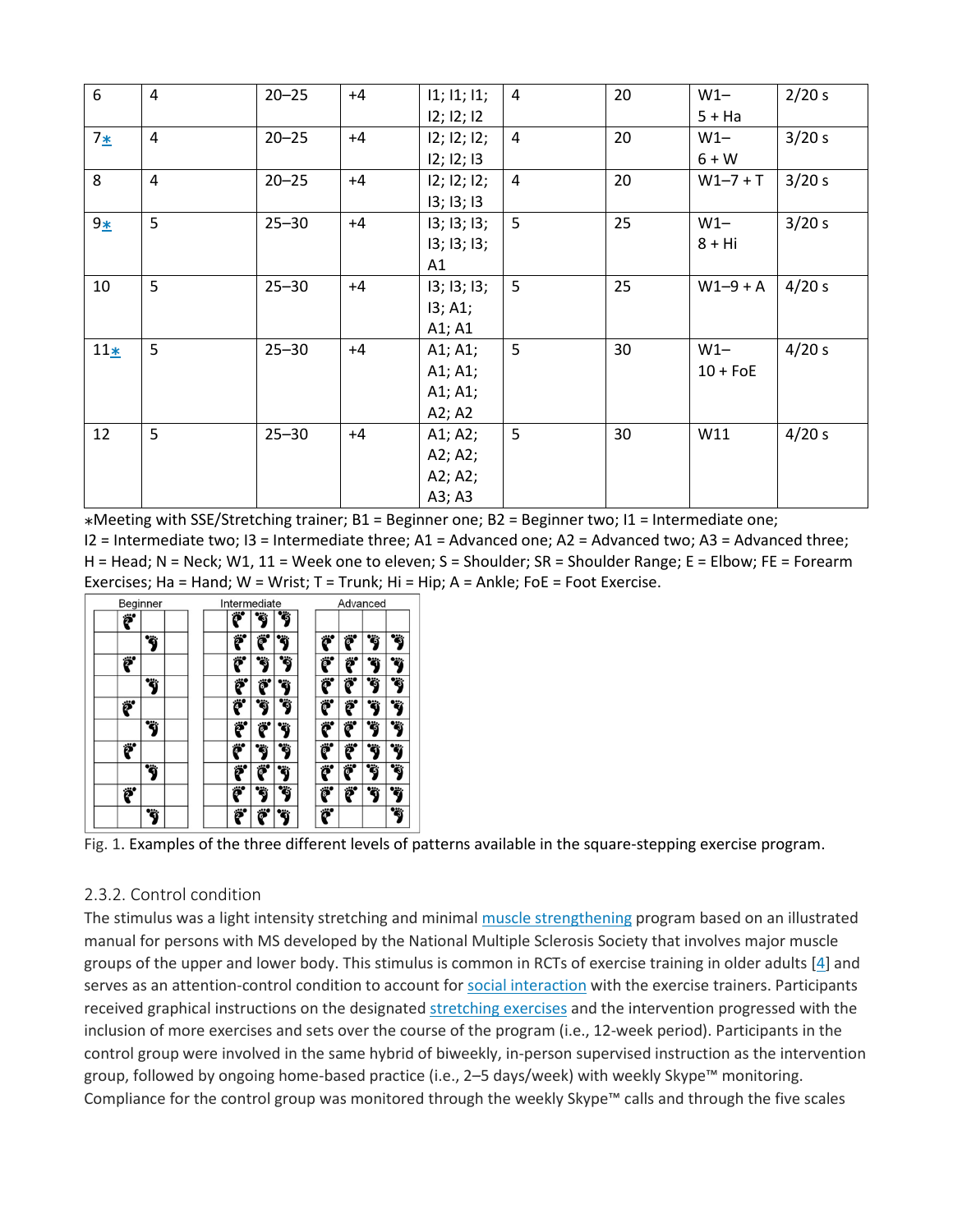(i.e., level of perceived exertion, feeling, enjoyment, and physical and mental fatigue) that were completed at the end of each home-based session.

### 2.4. Feasibility metrics

This study assessed outcomes based on process, resource, management and scientific metrics of feasibility. All feasibility metrics components assessed in this study are summarized in [Table 2](https://0-www-sciencedirect-com.libus.csd.mu.edu/science/article/pii/S1551714418303616#t0010) along with the methods for collecting and assessing relevant data.

| Metric                                                                               | <b>SSEMS</b> monitored and                                                                                                                          | Data source                                                                                                                                                                                                                                                                                                                                                                                                                                                                                            | Outcome variable                                                                                                                                                                                                                                                                                                                                                                                                                                                                                                                                                       |
|--------------------------------------------------------------------------------------|-----------------------------------------------------------------------------------------------------------------------------------------------------|--------------------------------------------------------------------------------------------------------------------------------------------------------------------------------------------------------------------------------------------------------------------------------------------------------------------------------------------------------------------------------------------------------------------------------------------------------------------------------------------------------|------------------------------------------------------------------------------------------------------------------------------------------------------------------------------------------------------------------------------------------------------------------------------------------------------------------------------------------------------------------------------------------------------------------------------------------------------------------------------------------------------------------------------------------------------------------------|
|                                                                                      | assessed                                                                                                                                            |                                                                                                                                                                                                                                                                                                                                                                                                                                                                                                        | computational method                                                                                                                                                                                                                                                                                                                                                                                                                                                                                                                                                   |
| Process; assesses<br>participant<br>recruitment and<br>retention                     | a.<br>Recruitment and<br>refusal rates<br>b.<br>Retention, attrition<br>and adherence rates                                                         | a.<br>Central database<br>recording number of<br>participants recruited via<br>each recruitment method<br>(i.e., telephone, email,<br>participation in MS-<br>related events and<br>newspaper); number of<br>excluded participants and<br>reason<br>b.<br>Central database<br>recording adherence to<br>study completion (i.e.,<br>logbook, weekly phone<br>calls, and step count<br>during SSE home<br>sessions), participants<br>completing the study (i.e.,<br>follow up); attrition and<br>reason. | a.<br>Recruitment rate was<br>calculated dividing total<br>number of participants enrolled<br>from each method adopted by<br>total number of participants<br>contacted<br>b.<br>Retention rate was calculated<br>as the number of participants<br>who completed follow-up<br>assessments from those who<br>were randomized. Attrition<br>rates was calculated as the<br>number of participants who did<br>not complete follow-up<br>assessments. Adherence was<br>calculated as the total number<br>of consenting participants who<br>received intervention allocation |
| Resources; assesses<br>communication and<br>monetary<br>requirements of the<br>study | c.<br>Communication with<br>participants<br>d.<br><b>Communication needs</b><br>of participants and<br>staff<br>e.<br>Monetary costs of<br>research | c.<br>Central database<br>recording length of initial<br>recruitment, weekly<br>phone calls and meetings<br>with exercise trainer.<br>d.<br>Central database for<br>intervention participants<br>recording preferred<br>communication method<br>(i.e., Skype video calls,<br>regular telephone calls)<br>and call time<br>e.<br>Expenditure spread sheet<br>recording overall costs of                                                                                                                 | c.<br>Recruitment time was<br>calculated based on the mean<br>time pend during phone<br>calls/screening time for<br>participation, time for medical<br>release forms to be signed and<br>returned by their physicians<br>d.<br>Preferred time of<br>communication method was<br>calculated as the number of<br>participants opting for skype<br>video calls or regular telephone<br>calls<br>e.                                                                                                                                                                        |

Table 2. Feasibility metrics; proposed methodology and importance to future research in MS.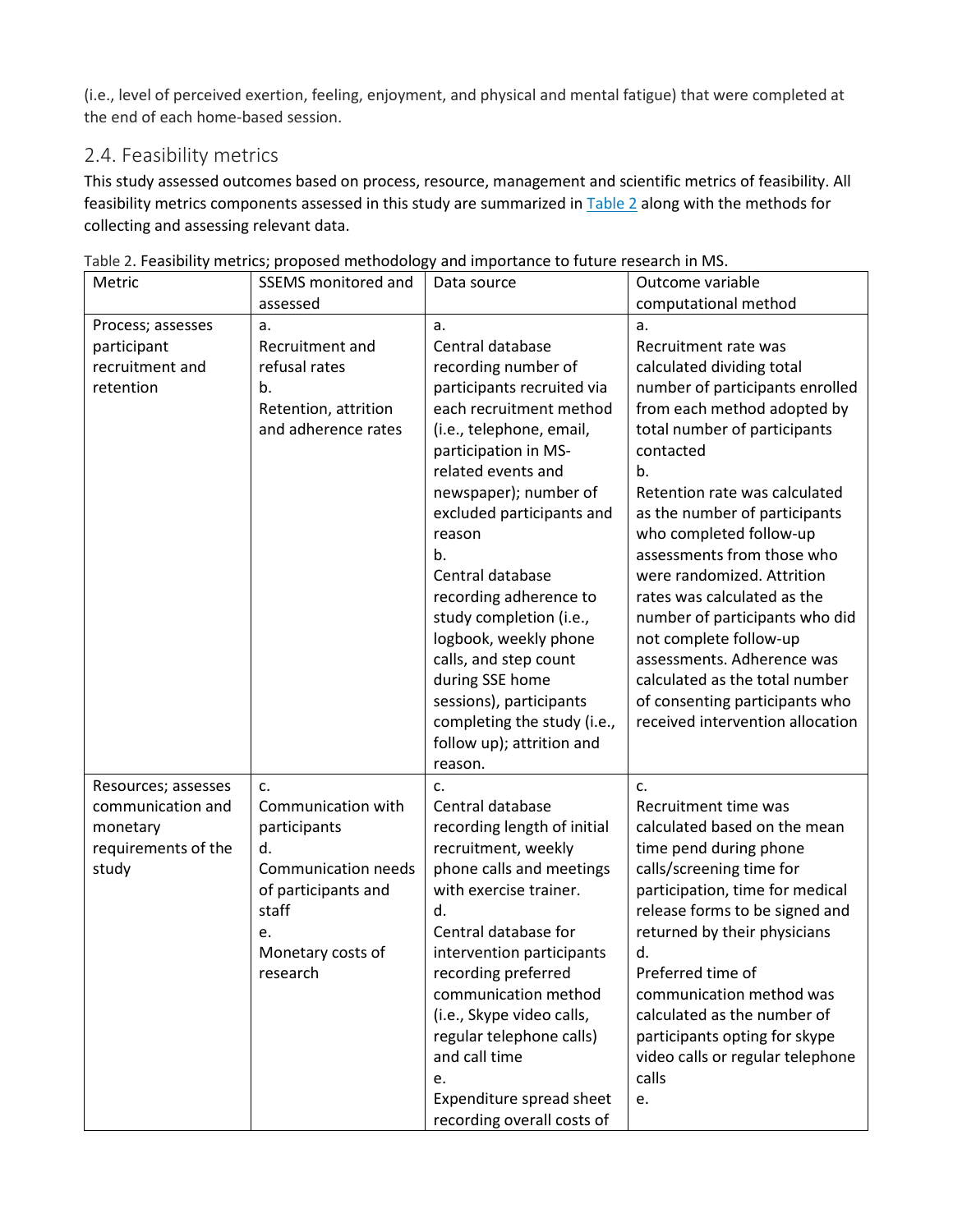|                                                                                        |                                                                                                                                                                                                                                                                                                        | intervention (i.e., SSE<br>mats, instructional<br>materials, pedometers,<br>participant compensation)                                                                                                                                                                                                                                                                                                                                                                                                                                                        | The costs of the study were<br>calculated as the total<br>monetary cost in US dollars of<br>producing materials (i.e.,<br>manual, paper-pencil tests<br>materials, log-books); SSE<br>materials (i.e., mats,<br>pedometers); and participant<br>compensation                                                                                                                                                                                                                                                                                                                                                                                                                                                                                                                                                                                                                                                                                                                         |
|----------------------------------------------------------------------------------------|--------------------------------------------------------------------------------------------------------------------------------------------------------------------------------------------------------------------------------------------------------------------------------------------------------|--------------------------------------------------------------------------------------------------------------------------------------------------------------------------------------------------------------------------------------------------------------------------------------------------------------------------------------------------------------------------------------------------------------------------------------------------------------------------------------------------------------------------------------------------------------|--------------------------------------------------------------------------------------------------------------------------------------------------------------------------------------------------------------------------------------------------------------------------------------------------------------------------------------------------------------------------------------------------------------------------------------------------------------------------------------------------------------------------------------------------------------------------------------------------------------------------------------------------------------------------------------------------------------------------------------------------------------------------------------------------------------------------------------------------------------------------------------------------------------------------------------------------------------------------------------|
| Management;<br>assesses data<br>management and<br>safety reporting<br>during the study | f.<br>IRB approval<br>procedures<br>g.<br>Staff preparation and<br>report time for<br>participant<br>communication<br>h.<br>Time and accuracy in<br>data collection/entry<br>i.<br>Reporting and<br>handling of adverse<br>events (AE), serious<br>adverse events (SAE)<br>and clinical<br>emergencies | f.<br>Record of time (i.e., days)<br>to achieve initial IRB<br>approval<br>g.<br>Preparation spread sheet<br>recording recruitment<br>database preparation time<br>(min), material<br>preparation time (min)<br>recruitment and database<br>preparation; staff<br>meetings (min)<br>h.<br>Preparation spread sheet<br>recording assessment<br>time (min) and time to<br>data enter and check<br>(min)<br>Preparation spread sheet<br>recording adverse events<br>(AE), serious adverse<br>events (SAE) and clinical<br>emergencies as wells<br>actions taken | f.<br>IRB approval time was<br>calculated as the amount of<br>days taken from submission to<br>approval notification<br>g.<br>Staff preparation and reporting<br>time were calculated as the<br>time with staff meetings, create<br>recruitment database, recruit<br>participants, conversation with<br>participant over the phone (i.e.,<br>study explanation, answering<br>questions), preparation of<br>participants' materials; and<br>entering and checking study's<br>data<br>h.<br>This was calculated based on<br>the time taken for each<br>participant assessment and<br>information to be entered and<br>checked in the database<br>i.<br>Health problems reported by<br>the participants over the course<br>of the study period was<br>computed. This included: MS<br>symptoms exacerbation (e.g.,<br>increased fatigue, pain), MS<br>relapse (e.g., acute worsening<br>of neurological symptoms),<br>injury (e.g, sprains, fracture),<br>and illness (e.g., infections) |
| Scientific; assesses<br>the safety, burden<br>and treatment effect<br>of the study     | j.<br>AEs, SAEs and clinical<br>emergencies<br>k.<br>Participants<br>experience, burden,<br>and compliance                                                                                                                                                                                             | j.<br>Database recording<br>reported adverse health<br>problems, relapses and<br>AEs occurring during the<br>study period<br>k.                                                                                                                                                                                                                                                                                                                                                                                                                              | j.<br>same as item i<br>k.<br>This study adopted scales for<br>physical and mental fatigue,<br>enjoyment, feelings and<br>program intensity                                                                                                                                                                                                                                                                                                                                                                                                                                                                                                                                                                                                                                                                                                                                                                                                                                          |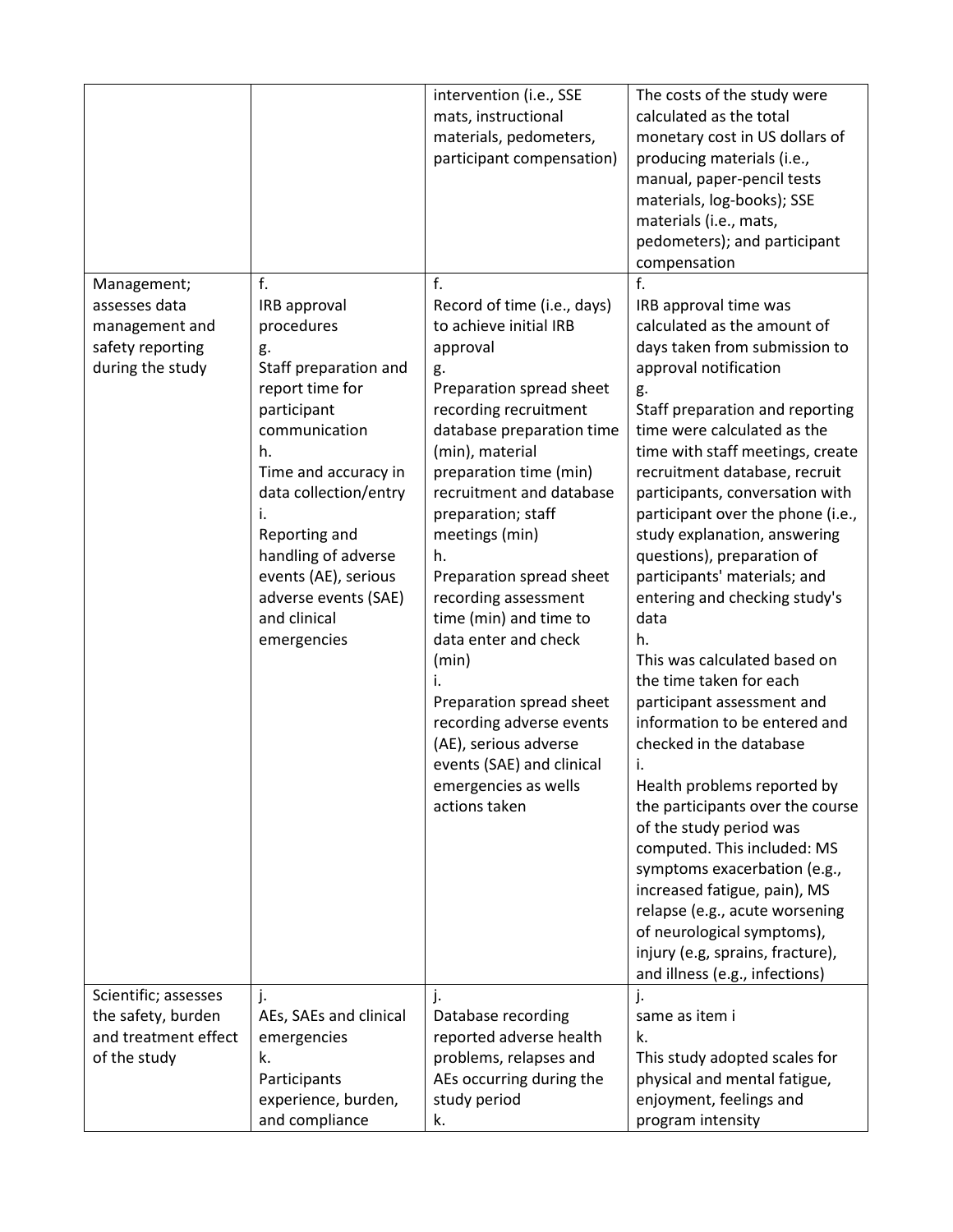| during the<br><i>intervention</i><br>Treatment effect | Database recording<br>exercise participation and<br>burden reported by<br>participants during the<br>intervention (i.e., scales<br>measuring level of mental<br>and physical fatigue, level<br>of enjoyment, feelings and<br>perceived exertion)<br>Mobility outcomes (i.e.,<br>T25FW, TUG, 6 MW);<br><b>Functional Fitness</b><br>outcome (i.e., SPPB); | Outcomes were collected using<br>valid, reliable and<br>recommended test to be<br>adopted in exercise trials<br>involving persons with MS |
|-------------------------------------------------------|----------------------------------------------------------------------------------------------------------------------------------------------------------------------------------------------------------------------------------------------------------------------------------------------------------------------------------------------------------|-------------------------------------------------------------------------------------------------------------------------------------------|
|                                                       | cognitive outcomes (i.e.,<br>SDMT, CVLT, BVMT)                                                                                                                                                                                                                                                                                                           |                                                                                                                                           |

#### 2.4.1. Physical and cognitive outcome measures

We included measures of walking mobility, cognition, and physical function for capturing possible beneficial effects of the SSE protocol. The Timed 25-foot Walking (T25FW) [\[24](https://0-www-sciencedirect-com.libus.csd.mu.edu/science/article/pii/S1551714418303616#bb0120)[,25\]](https://0-www-sciencedirect-com.libus.csd.mu.edu/science/article/pii/S1551714418303616#bb0125), Six-minute Walk (6 MW) [[26,](https://0-www-sciencedirect-com.libus.csd.mu.edu/science/article/pii/S1551714418303616#bb0130)[27\]](https://0-www-sciencedirect-com.libus.csd.mu.edu/science/article/pii/S1551714418303616#bb0135) and Timed Up and Go (TUG) [\[\[28\],](https://0-www-sciencedirect-com.libus.csd.mu.edu/science/article/pii/S1551714418303616#bb0140) [\[29\],](https://0-www-sciencedirect-com.libus.csd.mu.edu/science/article/pii/S1551714418303616#bb0145) [\[30\]\]](https://0-www-sciencedirect-com.libus.csd.mu.edu/science/article/pii/S1551714418303616#bb0150) represented standard performance measures of walking mobility. The Brief International Cognitive Assessment for MS, including the oral version of the [Symbol Digit Modalities](https://0-www-sciencedirect-com.libus.csd.mu.edu/topics/medicine-and-dentistry/symbol-digit-modalities-test)  [Test](https://0-www-sciencedirect-com.libus.csd.mu.edu/topics/medicine-and-dentistry/symbol-digit-modalities-test) (SDMT), Brief Visuospatial Memory Test (BVMT), and the [California Verbal Learning Test](https://0-www-sciencedirect-com.libus.csd.mu.edu/topics/medicine-and-dentistry/california-verbal-learning-test) (CVLT) represented the cognitive endpoints [\[31\]](https://0-www-sciencedirect-com.libus.csd.mu.edu/science/article/pii/S1551714418303616#bb0155). The Short Physical Performance Battery (SPPB) represented a measure of physical function for older adults with MS [\[32\]](https://0-www-sciencedirect-com.libus.csd.mu.edu/science/article/pii/S1551714418303616#bb0160).

#### 2.5. Data analysis

Data were analyzed using SPSS version 24.0 (SPSS Inc. Armonk, NY: IBM Corp.). Basic descriptive statistics (mean, median, standard deviation (SD), interquartile range) were used to present the data regarding demographic (e.g., age) and clinical characteristics (e.g., MS duration, [Expanded Disability Status Scale](https://0-www-sciencedirect-com.libus.csd.mu.edu/topics/medicine-and-dentistry/expanded-disability-status-scale) (EDSS)). Process feasibility data were described as total number and percentage (i.e., recruitment). Resource feasibility data were described as total number and percentage (i.e., retention and communication). The scientific metrics of efficacy were examined using mixed-factor ANOVA. Condition was the between-subjects factor and time was withinsubjects factor. Due to the nature of the study (i.e., feasibility), covariates were not included and statistical analysis served primarily for the observation of Eta-squared ( $\eta^2$ ) values rather than statistical significance. Effect sizes associated with *F*-statistics were expressed as  $\eta_p^2$ . Effect sizes were based on a difference in mean scores over time between groups were expressed as Cohen's *d* [\[33\]](https://0-www-sciencedirect-com.libus.csd.mu.edu/science/article/pii/S1551714418303616#bb0165).

### 3. Results

### 3.1. Participant demographic and clinical characteristics

Detailed demographics and clinical characteristics of the overall sample and sample by conditions (i.e., intervention and attention-control) are presented in  $Table 3$ . The average age of participants was 64.3 (SD = 4.5) years. The majority of the sample was female (88.5%) and married (77.3%). Further, all participants selfidentified as Caucasian. Thirty-five percent of the sample reported having a master's degree, 58% of the participants reported being retired, and 69% reported an annual income of \$40,000 or greater. Relapsingremitting MS was reported by 88.5% of participants with an average duration of the disease of 21.1 (SD = 10.7)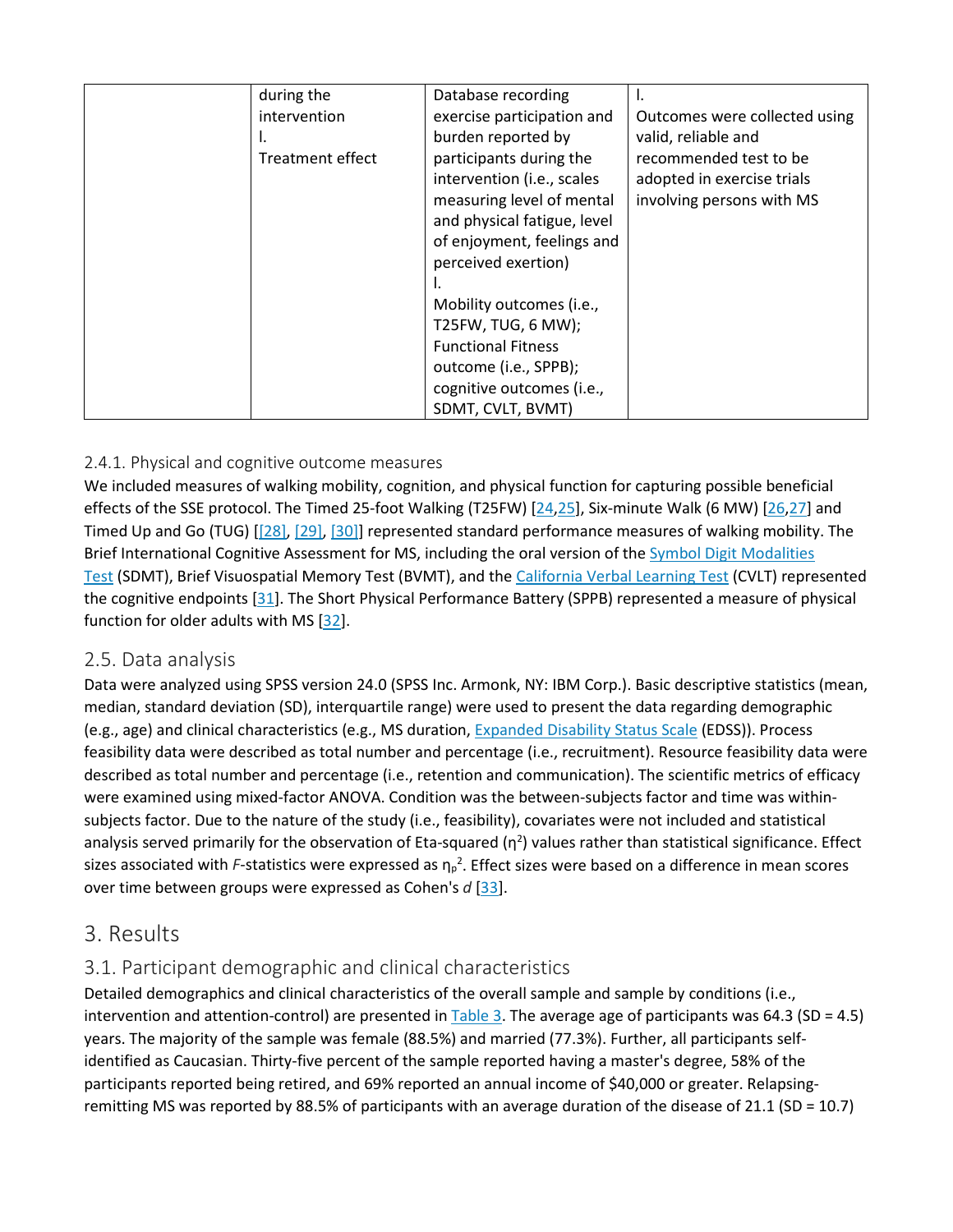years. The sample had a moderate level of disability (EDSS = 4.0, IQR = 2.5). No significant differences were observed in any demographic or clinical metrics between conditions.

|                                 | Overall    | <b>Intervention condition</b> | <b>Control condition</b> |
|---------------------------------|------------|-------------------------------|--------------------------|
|                                 | $(n = 25)$ | $(n = 15)$                    | $(n = 10)$               |
| Age, mean (SD)                  | 64.3(4.5)  | 63.8(4.1)                     | 65.1(5.2)                |
| Sex, %Female                    | 88.5       | 87.5                          | 90                       |
| <b>Race, %Caucasians</b>        | 100        | 100                           | 100                      |
| <b>Marital Status, %Married</b> | 73.1       | 75                            | 70                       |
| EDSS, mdn (IQR)                 | 4.0(2.5)   | 3.75(2.75)                    | 4.25(2.13)               |
| MS Type, RRMS/SPMS/BGMS         | 23/2/1     | 14/1/1                        | 9/1/0                    |
| Disease duration, mean(SD)      | 21.1(10.7) | 21.9(10.7)                    | 19.9 (11.2)              |

Table 3. Baseline demographic and clinical characteristics of the sample.

Note. SSE: Square-stepping exercise; SD: Standard deviation; EDSS: [Expanded Disability Status Scale;](https://0-www-sciencedirect-com.libus.csd.mu.edu/topics/medicine-and-dentistry/expanded-disability-status-scale) Mdn: Median; IQR: (Interquartile range); MS: [Multiple sclerosis;](https://0-www-sciencedirect-com.libus.csd.mu.edu/topics/medicine-and-dentistry/multiple-sclerosis) RRMS: Relapsing-remitting multiple sclerosis; SPMS: Secondary progressive multiple sclerosis; BGMS: benign Multiple sclerosis.

### 3.2. Process feasibility: recruitment and retention

Details on participant flow through the trial are provided in the CONSORT diagram in [Fig. 2.](https://0-www-sciencedirect-com.libus.csd.mu.edu/science/article/pii/S1551714418303616#f0010) There were 129 older adults with MS who were directly contacted to participate in the study; 66 via email and 63 via telephone. Recruitment via email yielded 23 interested participants, and recruitment via telephone yielded 40 interested participants. Based on these two methods, recruitment rate was 49% (*n* = 63). We further recruited through MSrelated events, the laboratory website, and local newspapers as additional approaches for recruitment. These methods yielded 11 interested participants. Across all recruitment methods, there were 74 interested participants in total. Thirty-six potential participants were excluded during telephone screening. Twenty-three persons did not meet the inclusion criteria, with 19 being too active (engagement in structured activity for >2 times per week) and 4 potential participants not meeting age requirements (i.e., younger than 60 years of age)). Thirteen potential participants declined to participate during the screening process. Thirty-eight (51%) of the interested participants were eligible to participate and were sent a medical release form to be signed by a personal physician. Eight medical release forms were not returned and participants were excluded. Thirty participants were enrolled and scheduled for the baseline laboratory visit. Four out of 30 dropped out before baseline testing. This yielded a final sample of 26 people with MS who were randomized and enrolled into the intervention (*n* = 16) or control condition (*n* = 10); resulting in nearly 87% retention rate. Twenty-five out of 26 participants completed the study and post-intervention assessments (96% completion rate). Regarding attrition, one participant randomized into the intervention condition did not complete the study. This participant dropped out of the study at week 6 (i.e., due to hospitalization followed by death unrelated to the study). Data from this participant were not included in our analysis of intervention outcomes.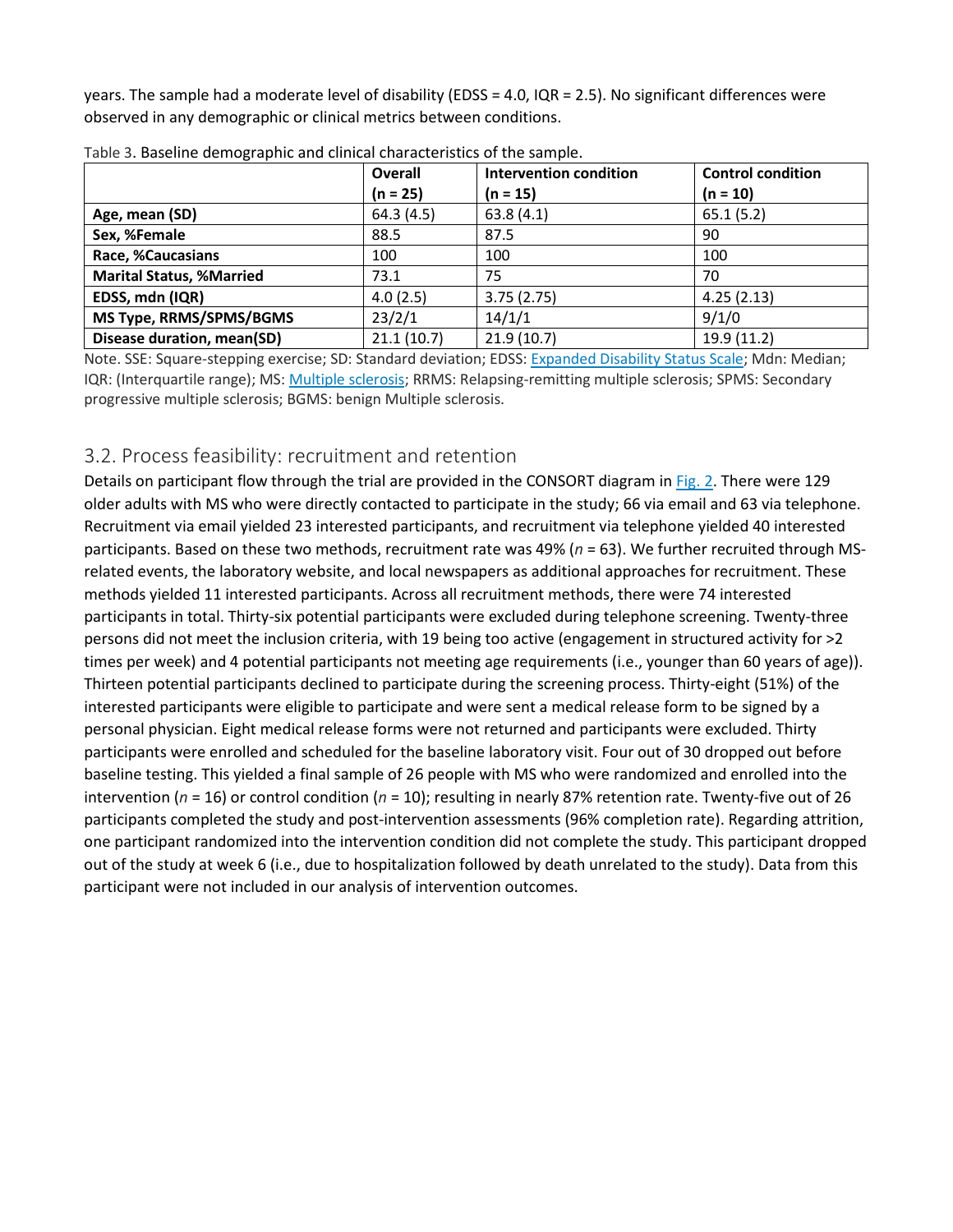

Fig. 2. CONSORT diagram. Note: In addition there were \*27 invalid emails and \*\*11 invalid phone numbers.

### 3.3. Resources feasibility; communication and monetary requirements

The phone calls conducted for recruitment purposes (i.e., study presentation) took on average <10 min. Phone calls for recruitment plus screening ranged between 12 and 15 min. The mean time to receive signed medical release forms was 7 days, and 30% of the sample required a follow-up phone call with the personal physician for receipt of medical clearance. The majority (*n* = 14; 93%) of participants in the intervention condition received all weekly Skype™ calls. One participant in the intervention group had problems with the computer and the weekly interaction was done via regular phone call. Seventy percent of the participants (*n* = 7) in the control group received the weekly interactions through Skype calls. Three participants in the control condition did not feel comfortable using a computer and preferred to do the weekly interaction via regular phone calls.

The total study cost was \$13,387.00 USD. This total included costs related to equipment (i.e., SSE customized mats and pedometers; \$6982.00 USD), materials (i.e., colored photocopies and binders; approximately \$155.00 USD), and participant incentive (\$6250.00 USD). The total costs do not include personal costs (i.e., research assistants and investigators).

3.4. Management feasibility: data management and safety reporting during the study The study protocol was submitted to the university IRB on November 29th, 2015 and received approval on January 11, 2016. This represented 43 days from initial submission through approval.

The time necessary to complete the study totaled 349 h (h). This time was distributed across discussions and meetings between investigators and staff (48 h), recruitment (database creation, email preparation, journal and website advertisement creation, participation in MS-related event; 35 h), recruitment phone calls (40 h); material preparation (36 h), data entry and checking (41 h), weekly Skype™ calls (33h) and visits with the exercise trainer (112*h*). Of note, three participants in the intervention group only made it to the first visit with the exercise trainer due to the distance from their residence to the laboratory (3 to 3.5 h) and the lack of someone to drive them. For these participants, new step patterns were sent by email and participants were asked to print a hardcopy to be included in their binder. A research staff was responsible to follow up with participants through phone/video call and proceed as close as possible to a normal laboratory visit with the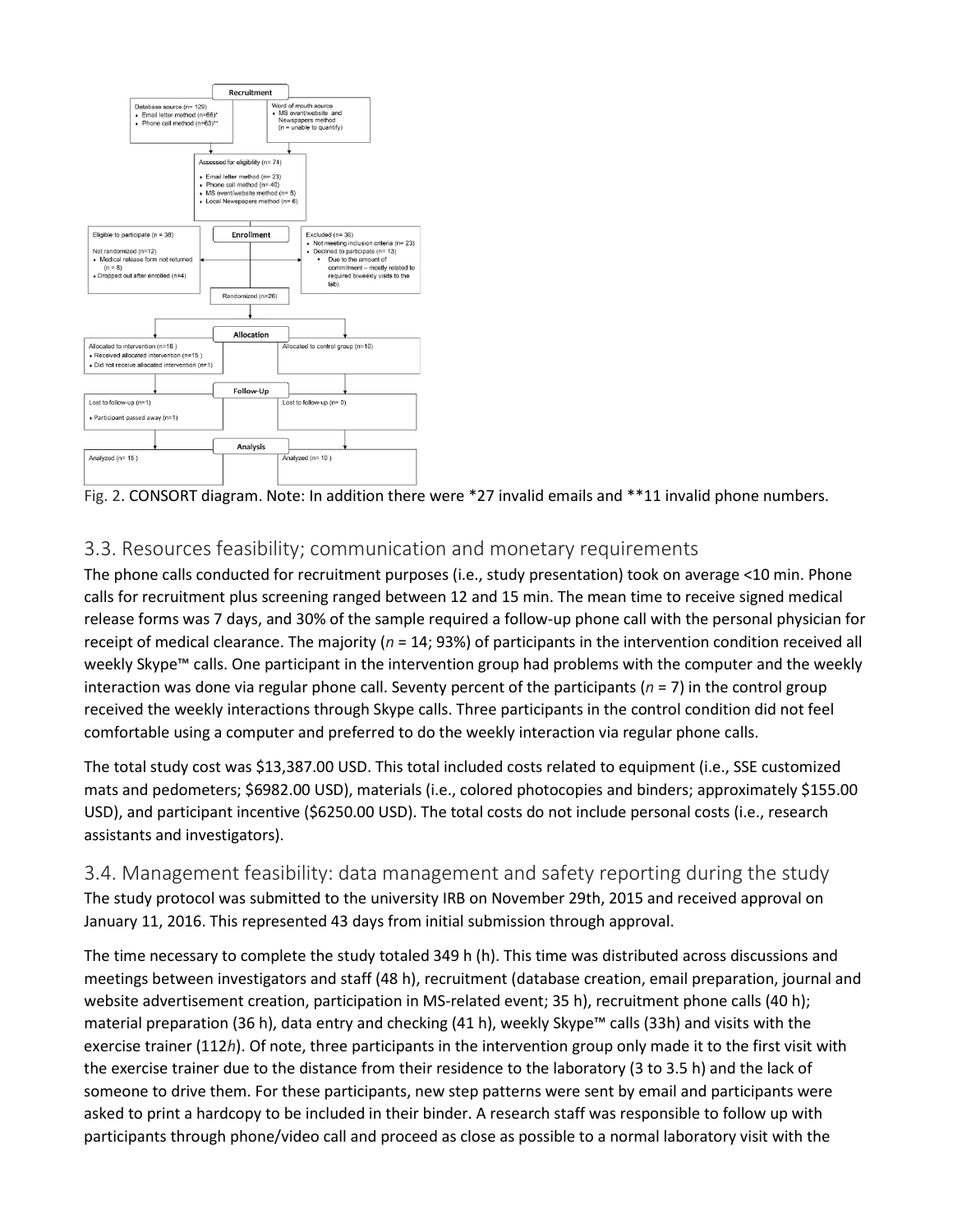exercise trainer (please refer to item 2.2.1 intervention condition). Nevertheless, the 112 h mentioned above include the hours of these three participants. An additional 4 h were necessary to retrieve the mats from three participants who were unable or forgot to return the mat in the post-assessment session.

#### 3.5. Scientific; assesses the safety, burden and treatment effect of the study

#### 3.5.1. Safety

Two participants in the intervention condition reported adverse events that were unrelated to the study during the 12-week intervention period. One person reported a fall (i.e., slipped in the wet garage) and another person was hospitalized during the study due to a generalized infection and passed away. One person in the control condition reported a discomfort during one of the stretch exercises (i.e., neck stretching) and the specific exercise was removed from participant's exercises by the exercise trainer.

#### 3.5.2. Burden

The mean time to complete baseline assessment for all participants was 115 min (SD = 17 min) and the mean time to complete follow-up assessments for all participants was 89 min (SD = 11 min). The average time for the weekly Skype™ calls per participant was 7 min (± 3 min). The average time for the biweekly meeting with the exercise trainer per participant was 45 min (± 6 min).

#### 3.5.3. Compliance

Four (27%) participants in the intervention condition asked to reschedule the weekly Skype™ calls, but the rescheduled calls were within 2 days from the original scheduled date. Seven (47%) participants in the intervention condition missed at least one of the biweekly meetings with the exercise trainer (range: 1–3 meetings). Compliance in the intervention group was further verified through the SSE home practice (i.e., average steps per week of session) and through the logbook where information on data and time of practice were available. [Fig. 3](https://0-www-sciencedirect-com.libus.csd.mu.edu/science/article/pii/S1551714418303616#f0015) displays the average steps per week performed during the SSE sessions. Paired samples *t*tests indicated a statistically significant difference on the average number of steps between weeks 1 and 6 [t(14) = −15.670; P < 0.001] and between weeks 6 and 12 [t(14) = −11.293; P < 0.001]. The average difference in steps per week from week 1 to 12 was approximately 8073 steps. Such difference was also found to be statistically significant  $[t(14) = -18.203; P < .001]$ .





Regarding the control group, one participant (10%) could not be reached for the first scheduled weekly skype call due to traveling. Three (30%) participants in the control group missed one biweekly face-to-face meeting each with the exercise trainer. Compliance in the control group was further verified through a date and time sheet form that was provided to the participants and checked during the biweekly laboratory visits.

#### 3.5.4. Scientific metrics of treatment outcomes

[Table 4](https://0-www-sciencedirect-com.libus.csd.mu.edu/science/article/pii/S1551714418303616#t0020) presents the effect sizes ( $\eta_p^2$ ) associated with the time by condition interaction for all of the outcome variables included in the study. Regarding physical functioning outcomes, there were no statistically significant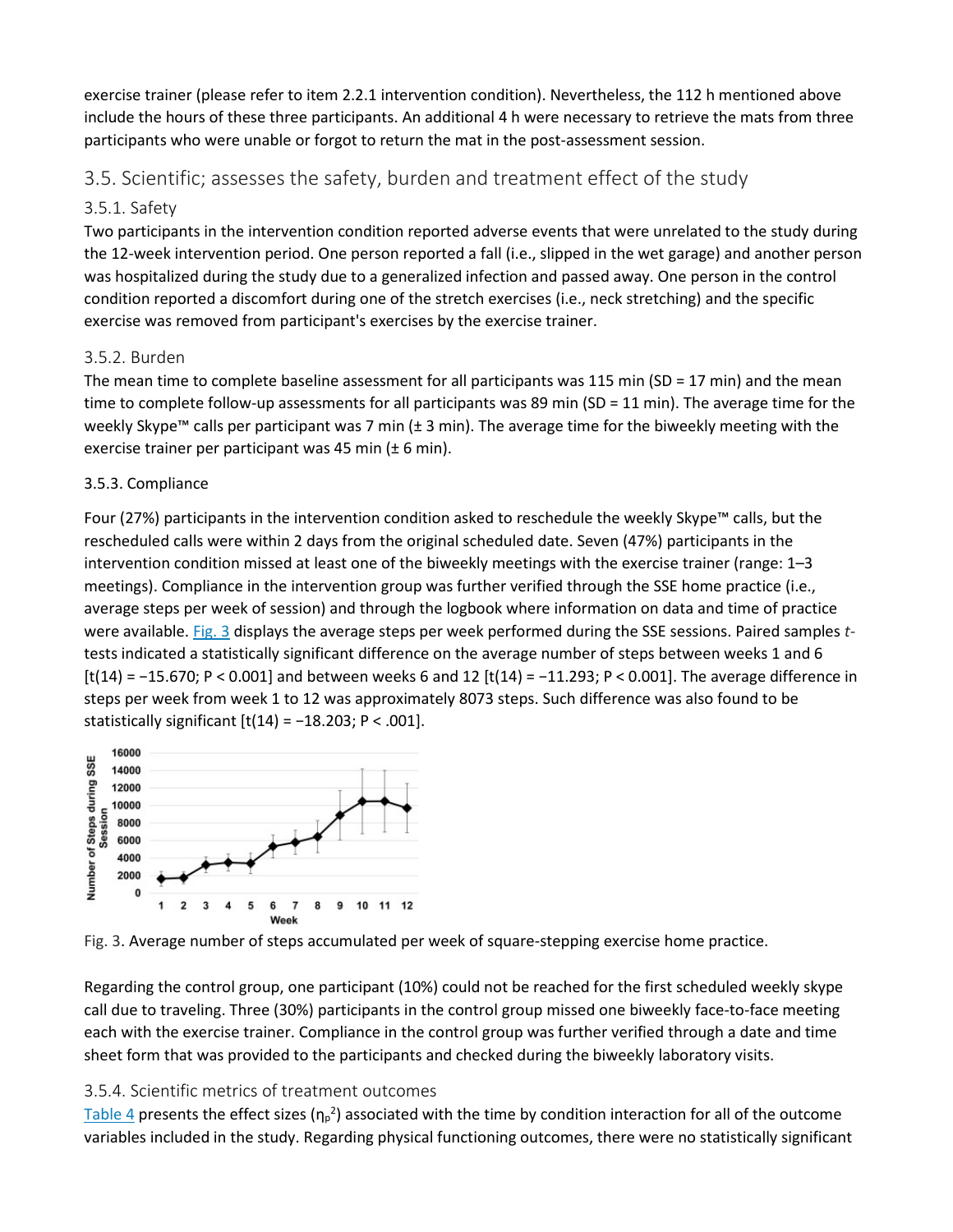time by group interactions on T25FW (*F* = .398, *P* = .534, η<sup>p</sup> <sup>2</sup> = .017), TUG (*F* = .306, *P* = .586, η<sup>p</sup> <sup>2</sup> = .014), 6 MW (*F* = .001, *P* = .983, η<sup>p</sup> <sup>2</sup> = .001), or SPPB (*F* = .1.347, *P* = .258, η<sup>p</sup> <sup>2</sup> = .055). The lack of significance is likely due to the small sample size and associated impact on statistical power for a feasibility study. However, effect sizes as Cohen's d demonstrate a small-to-moderate improvement for these outcomes in the SSE condition, with the largest effect size for the T25FW (*d* = −.34) and SPPB (*d* = .30). Similar results were observed for cognitive functioning outcomes. There was no statistically significant time by group interactions on SDMT (*F* = .163, *P* = .691, η<sup>p</sup> <sup>2</sup> = .007), CVLT (*F* = .764, *P* = .391, η<sup>p</sup> <sup>2</sup> = .032) or BVMT (*F* = 2.417, *P* = .134, η<sup>p</sup> <sup>2</sup> = .095). However, effect sizes highlight the small-to-moderate improvements in the SSE condition, with the largest effect sizes for the CVLT ( $d = .40$ ) and BVMT ( $d = .34$ ).

| Table 4. Outcomes at baseme and follow-up in the intervention (ii – 15) and control (ii – 10) groups. |                 |          |              |           |              |         |                |       |
|-------------------------------------------------------------------------------------------------------|-----------------|----------|--------------|-----------|--------------|---------|----------------|-------|
| Outcome                                                                                               | <b>Baseline</b> |          | Post-        |           | Intervention | Control | $\eta_{p}^{2}$ | $F -$ |
| assessment                                                                                            |                 |          | intervention |           | Effect $(d)$ | Effect  |                | value |
|                                                                                                       |                 |          |              |           |              | (d)     |                |       |
|                                                                                                       | Intervention    | Control  | Intervention | Control   |              |         |                |       |
|                                                                                                       | Mean (SD)       | Mean     | Mean (SD)    | Mean      |              |         |                |       |
|                                                                                                       |                 | (SD)     |              | (SD)      |              |         |                |       |
| T25FW, sec                                                                                            | 6.9(3.1)        | 8.8(3.7) | 6.0(1.6)     | 8.5(4.1)  | $-0.34$      | $-0.07$ | .017           | .398  |
| TUG, sec                                                                                              | 10.4(3.5)       | 15.1     | 9.7(2.7)     | 14.0(7.3) | $-0.22$      | $-0.14$ | .014           | .306  |
|                                                                                                       |                 | (8.0)    |              |           |              |         |                |       |
| 6 MW, ft.                                                                                             | 1303.4          | 969.5    | 1392.6       | 1050.8    | 0.23         | 0.17    | .001           | .001  |
|                                                                                                       | (362.3)         | (423.5)  | (415.4)      | (514.5)   |              |         |                |       |
| SPPB, pts                                                                                             | 8.8(2.6)        | 7.2(3.3) | 9.5(2.1)     | 7.1(4.0)  | 0.30         | $-0.03$ | .055           | 1.347 |
| SDMT, pts                                                                                             | 52.8(10.7)      | 42.1     | 53.3 (10.9)  | 42.0      | 0.05         | $-0.01$ | .007           | .163  |
|                                                                                                       |                 | (15.8)   |              | (17.1)    |              |         |                |       |
| CVLT, pts                                                                                             | 53.6(10.5)      | 53.1     | 58.1(12.3)   | 54.9      | 0.40         | 0.12    | .032           | .764  |
|                                                                                                       |                 | (13.9)   |              | (14.9)    |              |         |                |       |
| BVMT, pts                                                                                             | 23.9(4.8)       | 22.5     | 25.6(5.1)    | 20.3(4.6) | 0.34         | $-0.40$ | .095           | 2.417 |
|                                                                                                       |                 | (6.2)    |              |           |              |         |                |       |

|  |  | Table 4. Outcomes at baseline and follow-up in the intervention (n = 15) and control (n = 10) groups. |  |  |
|--|--|-------------------------------------------------------------------------------------------------------|--|--|
|  |  |                                                                                                       |  |  |

Note: η<sub>β</sub> ?: partial eta-squared. T25FW: Timed 25-ft Walk Test; TUG: <u>[Timed Up and Go Test](https://0-www-sciencedirect-com.libus.csd.mu.edu/topics/medicine-and-dentistry/timed-up-and-go-test)</u>; 6 MW: [6-min Walk Test,](https://0-www-sciencedirect-com.libus.csd.mu.edu/topics/medicine-and-dentistry/six-minute-walk-test) SPPB: Short Physical Performance Battery; SDMT: [Symbol Digits Modality Test;](https://0-www-sciencedirect-com.libus.csd.mu.edu/topics/medicine-and-dentistry/symbol-digit-modalities-test) CVLT: [California Verbal Learning Test;](https://0-www-sciencedirect-com.libus.csd.mu.edu/topics/medicine-and-dentistry/california-verbal-learning-test) BVMT: Brief [Visual Memory](https://0-www-sciencedirect-com.libus.csd.mu.edu/topics/medicine-and-dentistry/visual-memory) Test.

#### 4. Discussion

This manuscript reports results of process, resource, management and scientific feasibility of a home-based, SSE program in older adults with MS. The SSE was chosen as the intervention because of its great potential to improve common impairments of older adults with MS (e.g., balance, walking, and cognition). The SSE program was developed by a group of Japanese researchers with the main goal to prevent falls, improve lower limb physical functioning, and enhance aspects of cognition such as memory [\[18](https://0-www-sciencedirect-com.libus.csd.mu.edu/science/article/pii/S1551714418303616#bb0090)[,34\]](https://0-www-sciencedirect-com.libus.csd.mu.edu/science/article/pii/S1551714418303616#bb0170). However, this intervention has not been tested for its feasibility in older adults with MS. This exercise method has been effective in improving physical functioning in older adults of the general [\[35](https://0-www-sciencedirect-com.libus.csd.mu.edu/science/article/pii/S1551714418303616#bb0175)[,36\]](https://0-www-sciencedirect-com.libus.csd.mu.edu/science/article/pii/S1551714418303616#bb0180). The SSE is a low-cost, indoor or outdoor exercise method that is easy to perform. This is mostly due to the fact that the movements/step patterns performed by individuals over the SSE mat mimics walking movements. The potential benefits for improving clinical outcomes among older adults with MS, similar to those reported in the general population, motivated our adoption the SSE program. However, this intervention had not previously been tested for its feasibility in older adults with MS. The outcome of process feasibility focused on recruitment and retention rates. The two main approaches adopted for recruitment in this study (i.e., email and phone calls), without taking into consideration newspaper advertisements and MS-related events, resulted in an overall recruitment rate of 49%. This is comparable with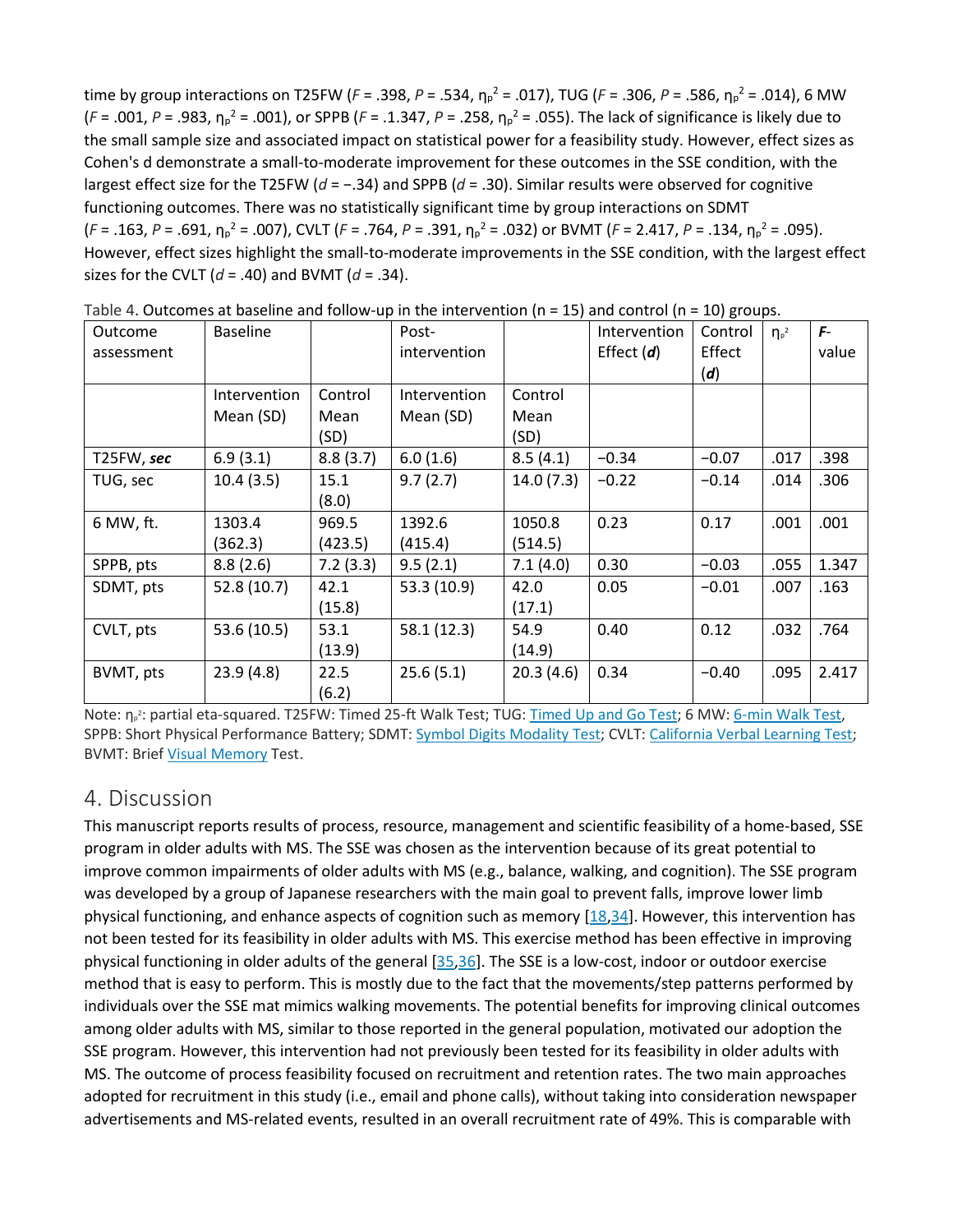the 52% recently observed by researchers in a different home-based study in younger and middle-aged adults with MS [\[37\]](https://0-www-sciencedirect-com.libus.csd.mu.edu/science/article/pii/S1551714418303616#bb0185) and higher than previous studies with similar characteristics [\[\[38\],](https://0-www-sciencedirect-com.libus.csd.mu.edu/science/article/pii/S1551714418303616#bb0190) [\[39\],](https://0-www-sciencedirect-com.libus.csd.mu.edu/science/article/pii/S1551714418303616#bb0195) [\[40\]\]](https://0-www-sciencedirect-com.libus.csd.mu.edu/science/article/pii/S1551714418303616#bb0200) that reported rates ranging between 11 and 34%. Our strong recruitment rate indicates that similar processes would be applicable in a subsequent phase II trial. Our study further had 87% retention rate (i.e., older adults enrolled and randomized into one of the two arms of the study). This number is comparable with previous studies [\[38](https://0-www-sciencedirect-com.libus.csd.mu.edu/science/article/pii/S1551714418303616#bb0190)[,41\]](https://0-www-sciencedirect-com.libus.csd.mu.edu/science/article/pii/S1551714418303616#bb0205) and demonstrates overall positive study acceptability.

Regarding metrics of resource feasibility (i.e., communication and monetary requirements), our study provided important information for designing a future phase II trial. Regarding communication, our study demonstrated that overall Skype™ calls were well accepted by the participants. However, we faced the challenge of some participants not being comfortable using computers with Skype™. In those cases, a video call connection could not be established and those participants received weekly contact through regular phone calls. This should be anticipated in future trials so precautions can be taken to help avoid potential delays in the communication with participants. A potential solution would be offering multiple means of communication to participants at the beginning of the study. We did not experience any technical issues in terms of Internet connectivity during the Skype™ calls or other logistical problems, such as participants not having a computer/tablet/smartphone to communicate with the research team. One participant in the control group required an instructional sheet with instruction on how to download and use Skype™ and this should be included in future trials. Regarding our communication with physicians to obtain the signed medical release, it may be important to plan for extra time and/or develop a different approach to accelerate this part of the process. We recruited older adults with MS for the current study, and this necessitated medical approval for undertaking the exercise program. Our approach was to fax the medical approval form to the physician's office. Members of the research team had to call the physician's office for approximately one third of the sample to remind them to complete and sign the form. A potential solution to minimize this issue would be asking the participant to bring a hardcopy of the medical approval form to the physician's appointment. However, it is important to note that this may necessitate cost to the participant to ensure timely enrollment. Gathering information on the costs related to the study was crucial to better inform future grant proposals for large-scale research efforts. Our study was accomplished with slightly over \$13,000 and the majority of this cost was related to the manufacturing of the mats (~\$7000) and participant's payment (~\$6000). The costs related to the mat can be significantly reduced by opting for a different material. Our mats used an industrial material which may not be necessary for the purposes of the mat. The majority of participants might require travel for the laboratory visits, so this was taken into consideration when offering the large incentive. A multi-site study could be a potential way to reduce participant's payment in future large-scale trials; but this would come with its own set of challenges and quality control that will need to be addressed before hand. The \$250 USD paid to participants as an incentive can arguably be seen as a potential bias for participation in this study. However, we believe that this amount was necessary when considering the costs of transportation. We further do recognize that the cost may limit translation into clinical practice, and further research is necessary for examining the SSE intervention under conditions amenable for translation into a clinical setting.

We gathered and provided data on the management requirements of the study. This feasibility trial was conducted with the assistance of eight persons, including the PI, Co-PI, two consultants, two [graduate students,](https://0-www-sciencedirect-com.libus.csd.mu.edu/topics/medicine-and-dentistry/graduate-student) and two undergraduate students, with the majority of the work performed by the PI and two graduate students. Twenty-five out of the 26 enrolled and randomized (96%) completed the study, with one participant in the intervention condition not completing the follow up assessment. This rate is higher than rates observed in previous trials [\[42\]](https://0-www-sciencedirect-com.libus.csd.mu.edu/science/article/pii/S1551714418303616#bb0210). This is also higher than the normally high dropout rates observed clinical trials in diseased populations [\[43\]](https://0-www-sciencedirect-com.libus.csd.mu.edu/science/article/pii/S1551714418303616#bb0215). Completing and bringing the logbook with the required information during the biweekly meetings with the trainer revealed to be a challenge for some participants. In few occasions, the expected information was retrieved by phone or by email. This does not seem to be unique to our study as previous work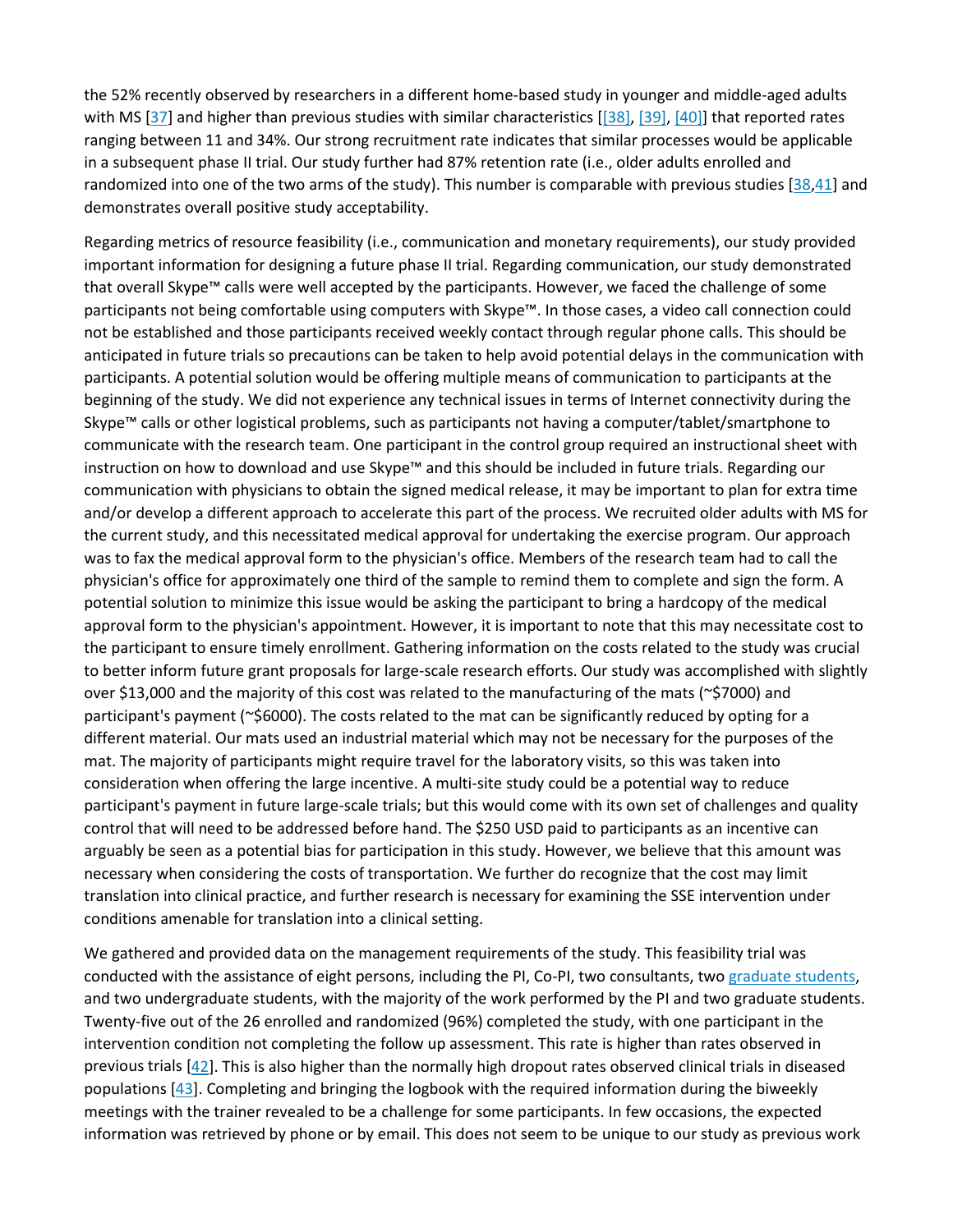reported the needed to follow up with participants to retrieve information [\[37\]](https://0-www-sciencedirect-com.libus.csd.mu.edu/science/article/pii/S1551714418303616#bb0185); however, strategies should be implemented to minimize the potential loss of information. For example, the development of a website linked to the program where participants would be able to upload the necessary information. The assessments adopted in the study were performed in the laboratory and data were collected by a member of the research team. To this end, missing data in this study were related to participants not been able to complete one or more of the assessments.

Participants in the intervention group did not report health problems or adverse events (e.g. relapses) associated with the SSE practice. This indicates that home-based SSE is safe to be practiced by older adults with MS. This finding is similar to those observed in previous exercise interventions conducted in younger and middle-aged adults with MS in terms of safety. A previous systematic review that examined the safety of exercise training in persons with MS observed a relapse rate as small as of 4.6% and 6.3% for the exercise and control group, respectively [\[44\]](https://0-www-sciencedirect-com.libus.csd.mu.edu/science/article/pii/S1551714418303616#bb0220). Further, the rates of adverse events were 2% and 1.2% for exercise and control, respectively [\[44\]](https://0-www-sciencedirect-com.libus.csd.mu.edu/science/article/pii/S1551714418303616#bb0220). Overall compliance with the intervention was reasonable, as less than half of participants missed a meeting with the exercise trainer. Although important, the meetings with the trainer were a small part of the program as the majority of it was performed in the participants' own home without supervision. Compliance, measured through steps per session with the use of a pedometer, demonstrated that participants complied with the study protocol and the majority of participants were reaching on average 10,000 steps per week at the 10th week of the program [\(Fig. 3\)](https://0-www-sciencedirect-com.libus.csd.mu.edu/science/article/pii/S1551714418303616#f0015). By week 10th week of the program, participants were practicing SSE five times per week with a duration of 25–30 min per session. This equates to 2000 steps per session of SSE practice by the 10th week of the program. Although this was not our goal/outcome, the 2000 steps accumulated during the SSE session could be a significant contributor in helping this population to achieve the recommended 10,000 steps per day promoted by public health agencies.

We did not observe nor expect statistically significant effects of the home-based SSE on physical and cognitive functioning outcomes. We instead focused on effect sizes (Cohen's *d*) for the interaction effect from the ANOVAs on study outcomes. The partial eta-squared values ( $\eta_P^2$ ) indicated the interaction between time and condition accounted for small variability in the physical functioning (i.e., T25FW, TUG, 6MW, SPPB; 0.1 to 5.5%) and cognitive functioning performance tests (i.e., SDMT, CVLT, BVMT; 0.7 to 9.5%). We further focused on Cohen's *d* effect sizes and these indicated a small-to-moderate effect. The largest effects we observed for physical and cognitive functions were for T25FW, SPPB, CVLT and BVMT, respectively. This is somewhat expected considering that the intervention targeted multiple factors involved in the SPPB (e.g., walking and balance) as well as learning and memorizing visuomotor tasks that would translate into changes in the BVMT. Overall, the magnitude of the effect sizes ranged from small-to-moderate for both ambulatory/mobility and cognitive variables and provides preliminary evidence that participation in the intervention may improve cognition and physical function performance in older adults with MS. Similar findings have been observed in older adults for the general population [\[45\]](https://0-www-sciencedirect-com.libus.csd.mu.edu/science/article/pii/S1551714418303616#bb0225). We further note that the next stage of research may focus on SPPB and BVMT as primary outcomes of a phase II trial that focuses on the efficacy of the home-based SSE for improving physical and cognitive function in older adults with MS.

Participant satisfaction with the programs deserves a brief discussion, although such information was not collected systematically. Based on informal conversations with participants enrolled in the SEE program during the biweekly visits in the laboratory, participants reported a positive perception of the program. This was based on the easy to perform type of exercise, the fact the SSE program was a fun way to increase physical activity that focused on MS-related symptoms, and the fact that the hybrid approach provided participants with a flexibility in terms of time of the day they could perform the exercise at home. However, some participants reported that as they moved forward with the program in terms of frequency and duration (i.e., 4–5 times per week and 25– 30 min per day) the exercise became too repetitive and "boring". Based on this, potential changes would include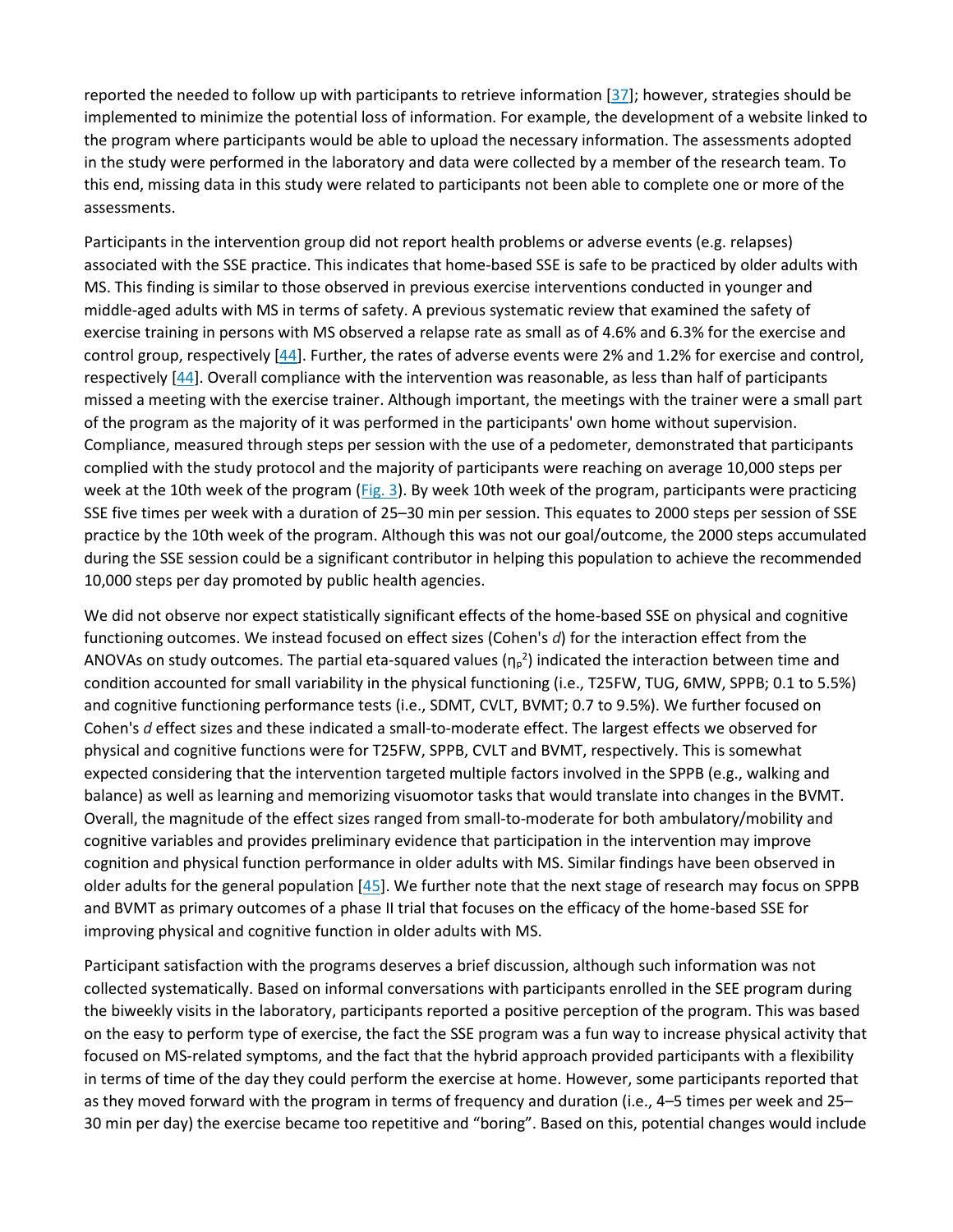a fixed frequency (e.g., 3 times per week) and program progression only in terms of duration (i.e., time per session) and difficulty of step pattern (i.e., beginner, intermediate, and advanced). Similarly, a positive perception regarding the program was also reported by participants in the stretching and minimal [muscle](https://0-www-sciencedirect-com.libus.csd.mu.edu/topics/medicine-and-dentistry/muscle-training)  [strengthening](https://0-www-sciencedirect-com.libus.csd.mu.edu/topics/medicine-and-dentistry/muscle-training) control group. Some participants reported that the [stretching exercises](https://0-www-sciencedirect-com.libus.csd.mu.edu/topics/medicine-and-dentistry/stretching-exercise) improved walking and reduce stiffness. Participants further mentioned that the stretching program focused on the whole body was a positive point. Despite no negative comments, a potential change for a future trial would be to provide participants with a yoga mat and a log book for more similarities to the SSE condition.

### 5. Conclusion

This home-based, SSE program for older adults with MS (i.e., 60 years and over) was safe and feasible. The program showed great acceptability and no program-related adverse events or MS-related symptoms exacerbation was observed. Overall, results from this feasibility study suggest that the SSE-MS intervention can be moved toward a phase II trial of its efficacy for improving physical and cognitive functions [\[46\]](https://0-www-sciencedirect-com.libus.csd.mu.edu/science/article/pii/S1551714418303616#bb0230). Researchers might further consider a similar feasibility study design when developing intervention programs for persons with MS in this stage of life (i.e., older adulthood).

### Funding

This study was supported in part by a pilot grant from the Consortium of [Multiple Sclerosis](https://0-www-sciencedirect-com.libus.csd.mu.edu/topics/medicine-and-dentistry/multiple-sclerosis) Centers [\(2016-](https://0-www-sciencedirect-com.libus.csd.mu.edu/science/article/pii/S1551714418303616#gts0005) [084666\)](https://0-www-sciencedirect-com.libus.csd.mu.edu/science/article/pii/S1551714418303616#gts0005).

### References

- [\[1\]](https://www.sciencedirect.com/science/article/pii/S1551714418303616?via%3Dihub#bbb0005) R. a Marrie, N. Yu, J. Blanchard, S. Leung, L. Elliott **The rising prevalence and changing age distribution of multiple sclerosis in Manitoba** Neurology, 74 (6) (2010), pp. 465-471, [10.1212/WNL.0b013e3181cf6ec0](https://doi.org/10.1212/WNL.0b013e3181cf6ec0)
- [\[2\]](https://www.sciencedirect.com/science/article/pii/S1551714418303616?via%3Dihub#bbb0010) R. Bove, A. Musallam, B.C. Healy, *et al.* **No sex-specific difference in disease trajectory in multiple sclerosis patients before and after age 50** BMC Neurol., 13 (2013), Article 73, [10.1186/1471-2377-13-73](https://doi.org/10.1186/1471-2377-13-73)
- [\[3\]](https://www.sciencedirect.com/science/article/pii/S1551714418303616?via%3Dihub#bbb0015) T. Dilorenzo, J. Halper, M.A. Picone **Reliability and validity of the multiple sclerosis quality of life inventory in older individuals** Disabil. Rehabil., 25 (16) (2003), pp. 891-897, [10.1080/0963828031000122195](https://doi.org/10.1080/0963828031000122195)
- [\[4\]](https://www.sciencedirect.com/science/article/pii/S1551714418303616?via%3Dihub#bbb0020) M. Finlayson **Concerns about the future among older adults with multiple sclerosis** Am. J. Occup. Ther., 58 (1) (2004), pp. 54-63 <http://ajot.aotapress.net/content/58/1/54.short>
- [\[5\]](https://www.sciencedirect.com/science/article/pii/S1551714418303616?via%3Dihub#bbb0025) M. Finlayson, E. Shevil, C.C. Cho **Perceptions of cognitive symptoms among people aging with multiple sclerosis and their caregivers** Am. J. Occup. Ther., 63 (2) (2007), pp. 151-159, [10.5014/ajot.63.2.151](https://doi.org/10.5014/ajot.63.2.151)
- [\[6\]](https://www.sciencedirect.com/science/article/pii/S1551714418303616?via%3Dihub#bbb0030) M. Finlayson, T. van Denend **Experiencing the loss of mobility: perspectives of older adults with MS** Disabil. Rehabil., 25 (20) (2003), pp. 1168-1180, [10.1080/09638280310001596180](https://doi.org/10.1080/09638280310001596180)
- [\[7\]](https://www.sciencedirect.com/science/article/pii/S1551714418303616?via%3Dihub#bbb0035) K.H. Jones, D.V. Ford, P.A. Jones, *et al.* **How people with multiple sclerosis rate their quality of life: an EQ-5D**  survey via the UK MS register PLoS One, 8 (6) (2013), Article e65640, [10.1371/journal.pone.0065640](https://doi.org/10.1371/journal.pone.0065640)
- [\[8\]](https://www.sciencedirect.com/science/article/pii/S1551714418303616?via%3Dihub#bbb0040) M. Trojano, M. Liguori **Age-related disability in multiple sclerosis** Ann. Neurol., 51 (4) (2002), pp. 475- 480, [10.1002/ana.10147](https://doi.org/10.1002/ana.10147)
- [\[9\]](https://www.sciencedirect.com/science/article/pii/S1551714418303616?via%3Dihub#bbb0045) A. Shirani, Y. Zhao, J. Petkau, *et al.* **Multiple Sclerosis in older adults: the clinical profile and impact of interferon beta treatment** Biomed. Res. Int., 2015 (2015), pp. 1-11, [10.1155/2015/451912](https://doi.org/10.1155/2015/451912)
- [\[10\]](https://www.sciencedirect.com/science/article/pii/S1551714418303616?via%3Dihub#bbb0050) R.W. Motl, Pilutti L A **The benefits of exercise training in multiple sclerosis** Nat. Rev. Neurol., 8 (9) (2012), pp. 487-497, [10.1038/nrneurol.2012.136](https://doi.org/10.1038/nrneurol.2012.136)
- [\[11\]](https://www.sciencedirect.com/science/article/pii/S1551714418303616?via%3Dihub#bbb0055) W.J. Chodzko-Zajko, D.N. Proctor, M.A. Fiatarone Singh, *et al.* **American College of Sports Medicine position stand. Exercise and physical activity for older adults** Med. Sci. Sports Exerc., 41 (7) (2009), pp. 1510-1530, [10.1249/MSS.0b013e3181a0c95c](https://doi.org/10.1249/MSS.0b013e3181a0c95c)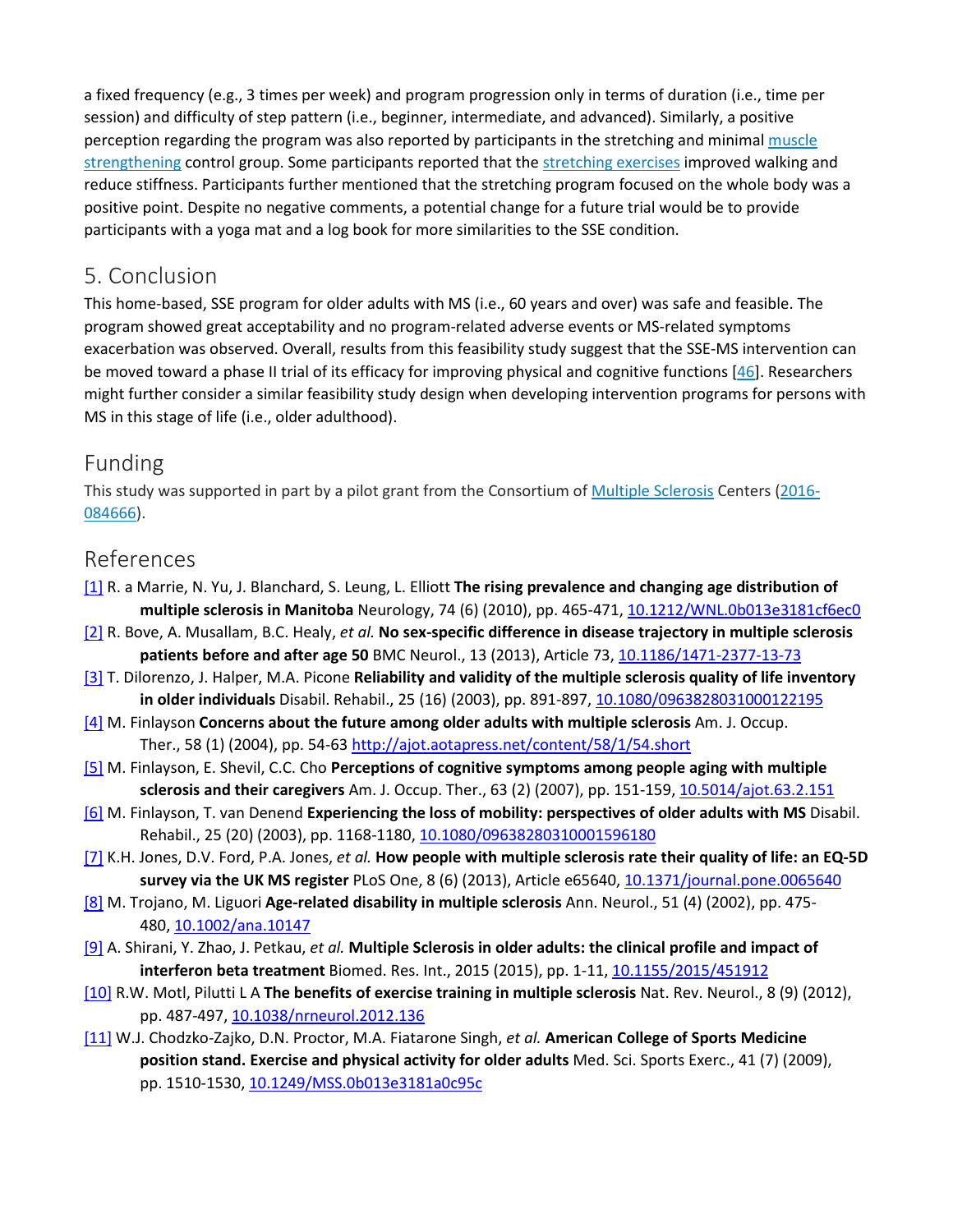- [\[12\]](https://www.sciencedirect.com/science/article/pii/S1551714418303616?via%3Dihub#bbb0060) E. McAuley, T.R. Wojcicki, Y.C. Learmonth, *et al.* **Effects of a DVD-delivered exercise intervention on physical function in older adults with multiple sclerosis: a pilot randomized controlled trial** Mult. Scler. J. Exp. Transl. Clin., 1 (0) (2015), [10.1177/2055217315584838](https://doi.org/10.1177/2055217315584838)
- [\[13\]](https://www.sciencedirect.com/science/article/pii/S1551714418303616?via%3Dihub#bbb0065) Klaren, R.E., Sebastiao, E., Chiu, C.Y., Kinnett-Hopkins, D., McAuley, E., Motl R. Levels and rates of physical activity in older adults with Multiple sclerosis. Aging Dis.
- [\[14\]](https://www.sciencedirect.com/science/article/pii/S1551714418303616?via%3Dihub#bbb0070) N. Stroud, C. Minahan, S. Sabapathy **The perceived benefits and barriers to exercise participation in persons with multiple sclerosis** Disabil. Rehabil., 31 (26) (2009), pp. 2216- 2222, [10.3109/09638280902980928](https://doi.org/10.3109/09638280902980928)
- [\[15\]](https://www.sciencedirect.com/science/article/pii/S1551714418303616?via%3Dihub#bbb0075) H.F. Mulligan, L.A. Hale, L. Whitehead, G. David Baxter **Barriers to physical activity for people with longterm neurological conditions: a review study** Adapt. Phys. Act. Q., 29 (3) (2012), pp. 243- 265, [10.1123/apaq.29.3.243](https://doi.org/10.1123/apaq.29.3.243)
- [\[16\]](https://www.sciencedirect.com/science/article/pii/S1551714418303616?via%3Dihub#bbb0080) R.W. Motl, Y.C. Learmonth, L.A. Pilutti, E. Gappmaier, S. Coote **Top 10 research questions related to physical activity and multiple sclerosis** Res. Q. Exerc. Sport, 86 (2) (2015), pp. 117- 129, [10.1080/02701367.2015.1023099](https://doi.org/10.1080/02701367.2015.1023099)
- [\[17\]](https://www.sciencedirect.com/science/article/pii/S1551714418303616?via%3Dihub#bbb0085) E. Sebastião, E. McAuley, R. Shigematsu, R.W. Motl **Feasibility study design and methods for a homebased, square-stepping exercise program among older adults with multiple sclerosis: the SSE-MS project** Contemp. Clin. Trials Commun., 7 (2017), [10.1016/j.conctc.2017.07.012](https://doi.org/10.1016/j.conctc.2017.07.012)
- [\[18\]](https://www.sciencedirect.com/science/article/pii/S1551714418303616?via%3Dihub#bbb0090) R. Shigematsu, T. Okura **A novel exercise for improving lower-extremity functional fitness in the elderly** Aging Clin. Exp. Res., 18 (3) (2006), pp. 242-248 doi:1464. (pii)
- [\[19\]](https://www.sciencedirect.com/science/article/pii/S1551714418303616?via%3Dihub#bbb0095) Y.C. Learmonth, R.W. Motl **Important considerations for feasibility studies in physical activity research involving persons with multiple sclerosis: a scoping systematic review and case study** Pilot Feasibil. Stud., XX (XX) (2017) (XX-XX)
- [\[20\]](https://www.sciencedirect.com/science/article/pii/S1551714418303616?via%3Dihub#bbb0100) S. Thomas, J. Reading, R.J. Shephard **Revision of the Physical Activity Readiness Questionnaire (PAR-Q)** Can. J. Sport. Sci., 17 (1992), pp. 338-345
- [\[21\]](https://www.sciencedirect.com/science/article/pii/S1551714418303616?via%3Dihub#bbb0105) E.H. Seo, D.Y. Lee, S.G. Kim, *et al.* **Validity of the telephone interview for cognitive status (TICS) and modified TICS (TICSm) for mild cognitive imparment (MCI) and dementia screening** Arch. Gerontol. Geriatr., 52 (1) (2011), [10.1016/j.archger.2010.04.008](https://doi.org/10.1016/j.archger.2010.04.008)
- [\[22\]](https://www.sciencedirect.com/science/article/pii/S1551714418303616?via%3Dihub#bbb0110) S.A. Julious **Sample size of 12 per group rule of thumb for a pilot study** Pharm. Stat., 4 (4) (2005), pp. 287- 291, [10.1002/pst.185](https://doi.org/10.1002/pst.185)
- [\[24\]](https://www.sciencedirect.com/science/article/pii/S1551714418303616?via%3Dihub#bbb0120) J.S. Fischer, R. a Rudick, G.R. Cutter, S.C. Reingold **The Multiple Sclerosis Functional Composite Measure (MSFC): an integrated approach to MS clinical outcome assessment. National MS Society Clinical Outcomes Assessment Task Force** Mult. Scler., 5 (4) (1999), pp. 244- 250, [10.1191/135245899678846168](https://doi.org/10.1191/135245899678846168)
- [\[25\]](https://www.sciencedirect.com/science/article/pii/S1551714418303616?via%3Dihub#bbb0125) M. Kaufman, D. Moyer, J. Norton **The significant change for the Timed 25-foot Walk in the multiple**  sclerosis functional composite Mult. Scler., 6 (4) (2000), pp. 286-290, [10.1191/135245800678827860](https://doi.org/10.1191/135245800678827860)
- [\[26\]](https://www.sciencedirect.com/science/article/pii/S1551714418303616?via%3Dihub#bbb0130) M.D. Goldman, R.A. Marrie, J.A. Cohen **Evaluation of the Six-Minute Walk in Multiple Sclerosis Subjects and Healthy Controls** vol. 14 (2008), [10.1177/1352458507082607](https://doi.org/10.1177/1352458507082607)
- [\[27\]](https://www.sciencedirect.com/science/article/pii/S1551714418303616?via%3Dihub#bbb0135) U. Dalgas, K. Severinsen, K. Overgaard **Relations between 6 minute walking distance and 10 meter walking speed in patients with multiple sclerosis and stroke** Arch. Phys. Med. Rehabil., 93 (7) (2012), pp. 1167- 1172, [10.1016/j.apmr.2012.02.026](https://doi.org/10.1016/j.apmr.2012.02.026)
- [\[28\]](https://www.sciencedirect.com/science/article/pii/S1551714418303616?via%3Dihub#bbb0140) E.T. Cohen, K. Potter, D.D. Allen, *et al.* **Selecting rehabilitation outcome measures for people with Multiple Sclerosis** Int. J. MS Care, 17 (4) (2015), pp. 181-189, [10.7224/1537-2073.2014-067](https://doi.org/10.7224/1537-2073.2014-067)
- [\[29\]](https://www.sciencedirect.com/science/article/pii/S1551714418303616?via%3Dihub#bbb0145) Y. Nilsagard, C. Lundholm, L.G. Gunnarsson, E. Dcnison **Clinical relevance using timed walk tests and "timed up and go" testing in persons with multiple sclerosis** Physiother. Res. Int., 12 (2) (2007), pp. 105-114, [10.1002/pri.358](https://doi.org/10.1002/pri.358)
- [\[30\]](https://www.sciencedirect.com/science/article/pii/S1551714418303616?via%3Dihub#bbb0150) D. Podsiadlo, S. Richardson **The timed "Up & Go": a test of basic functional mobility for frail elderly persons** J. Am. Geriatr. Soc., 39 (2) (1991), pp. 142-148